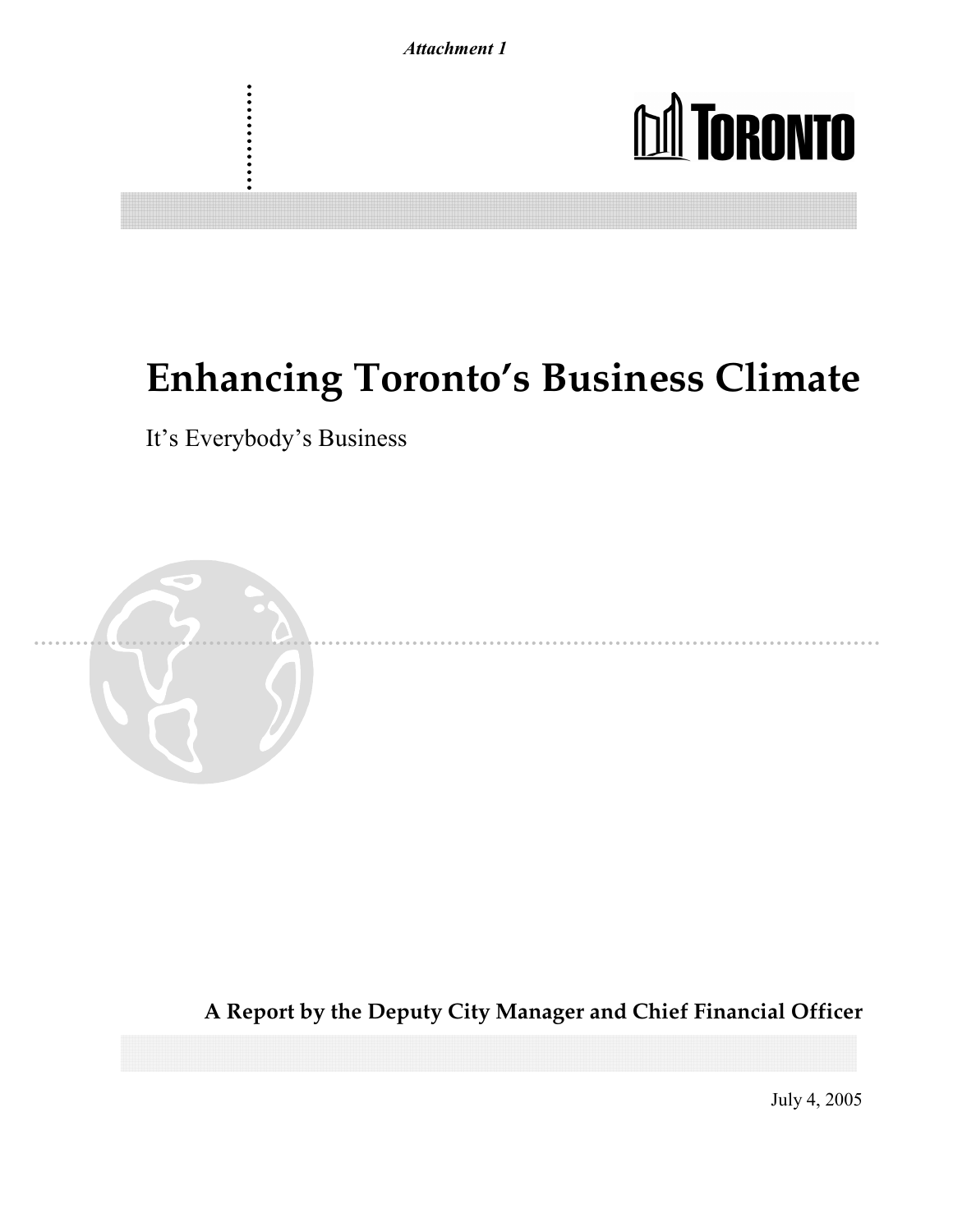## **Table of Contents**

| Page 3  | ◀                    | <b>Introduction</b>                                                                                                                                                                                                                                                                                                                                                                                                                                 |
|---------|----------------------|-----------------------------------------------------------------------------------------------------------------------------------------------------------------------------------------------------------------------------------------------------------------------------------------------------------------------------------------------------------------------------------------------------------------------------------------------------|
| Page 4  | $\blacktriangleleft$ | <b>Toronto: A Good Place to do Business</b>                                                                                                                                                                                                                                                                                                                                                                                                         |
| Page 6  | ◀                    | <b>Competing for Business in a Changing World</b>                                                                                                                                                                                                                                                                                                                                                                                                   |
| Page 7  | ◀                    | <b>Business Location Decisions in the GTA</b>                                                                                                                                                                                                                                                                                                                                                                                                       |
| Page 9  | ◀                    | <b>Improving the City's Competitiveness</b>                                                                                                                                                                                                                                                                                                                                                                                                         |
| Page 11 | ◀                    | <b>Public Consultation – Enhancing Toronto's</b><br><b>Economic Vitality</b>                                                                                                                                                                                                                                                                                                                                                                        |
| Page 11 | ◀                    | <b>Proposed Action Plan</b>                                                                                                                                                                                                                                                                                                                                                                                                                         |
| Page 13 | ◀                    | <b>Property Tax Initiatives</b>                                                                                                                                                                                                                                                                                                                                                                                                                     |
|         |                      | 1.<br>Correcting the Imbalance in Tax Ratios 13<br><b>Business Education Tax Fairness</b><br>2.<br>3.<br>Making Progress to CVA (Capping & Clawback)20<br>4.<br>Protection for Neighbourhood Retail 22<br>5.<br>Tax Rebate Program for Heritage Properties 29<br>Lower Tax Rate for New Construction 29<br>6.<br>7.<br>Tax Abatement for Vacant Portions 30<br>8.<br>New Tenant Business Tax Credit 30<br>9.<br>10. Waiving Building Permit fees 31 |
| Page 32 | ◀                    | <b>Non-Tax Policy Initiatives</b><br>11. Programs to Anchor Existing Jobs and Businesses 32<br>12. Programs to Stimulate New Investment 33<br>13. Promotion of Toronto 'Brand' 34                                                                                                                                                                                                                                                                   |
| Page 36 | $\blacktriangleleft$ | <b>Next Steps</b>                                                                                                                                                                                                                                                                                                                                                                                                                                   |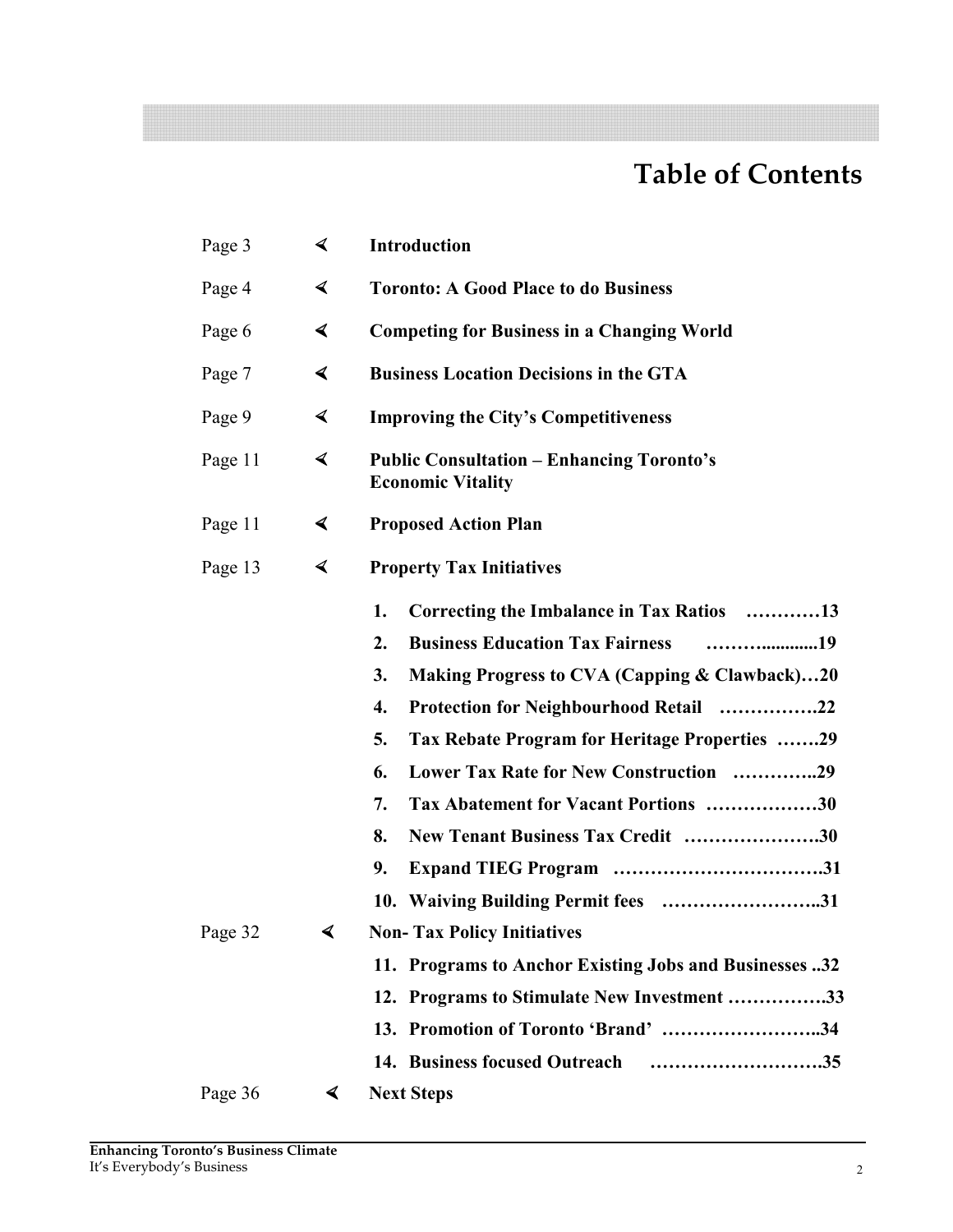## Introduction

"Toronto the Good" is a good place to do business. However, in our increasingly competitive economic environment, we must do even better. If we are going to compete successfully in the 21st century, Toronto must become a great place to do business.

This paper outlines an action plan for the City of Toronto to manage the next transition: to compete globally as the heart of one of the five largest city regions in North America.

This discussion paper begins with a review of Toronto's competitive position in the international economy and briefly highlights how Toronto became the economic centre of Canada. It then outlines some of the challenges that Toronto businesses are facing today.

To address these issues the City convened a series of consultation sessions in 2004, the results of which are summarized in Attachment two. This discussion paper also proposes an action plan.

We know that Toronto - like every major city - competes for investment and jobs. It is the goal of this paper to "kick start" the discussion on an action plan, which will make Toronto a location of choice for business development in the  $21<sup>st</sup>$  century.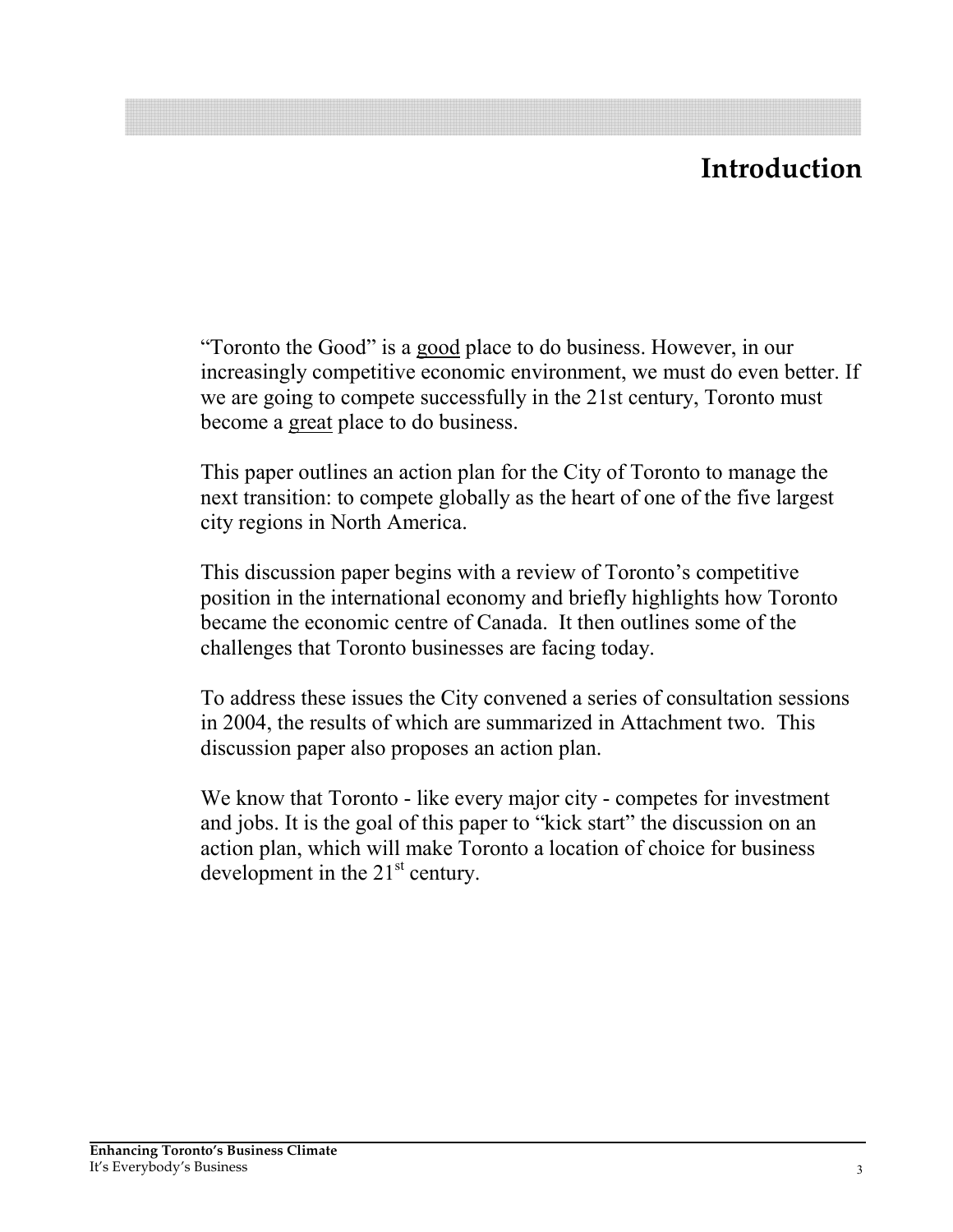## **Toronto: A Good Place to do Business**

Toronto has many advantages. It is the largest city in Canada and one of the most rapidly growing urban areas in North America. In spite of its rapid growth since World War II, Toronto has justifiably maintained its reputation as a clean and safe city that offers its residents an enviable quality of life.

Toronto is Canada's corporate capital and leading business address. It is home to more nationally and internationally top-ranked companies than any other Canadian city. Toronto is the third largest financial services centre on the continent and is the headquarters of Canada's five largest banks, Canada's six largest accounting companies and nine of Canada's ten largest law firms.

Toronto is also a centre of culture and creativity. It is the English language media capital of Canada and a major centre for live theatre and music. Major expansions are currently underway at every major cultural facility in Toronto. Toronto is truly a centre of life-long learning, with three universities, five colleges and an excellent public school system. Toronto is the largest centre of higher education in the country, and the Toronto Public Library is the busiest in North America.

Canada's largest concentration of sophisticated medical services is located on University Avenue. The city's telecommunications infrastructure is one of the best in the world. We have one of the largest networks of fibre-optic cable of any North American city. The TTC carries more passengers than any other transit system in North America other than New York

Most important, however, Toronto's highly skilled, educated and multilingual workforce provides the knowledge and know-how to keep Toronto businesses ahead of the rest. Toronto has been very successful in attracting the best and brightest from across Canada and indeed from around the world.

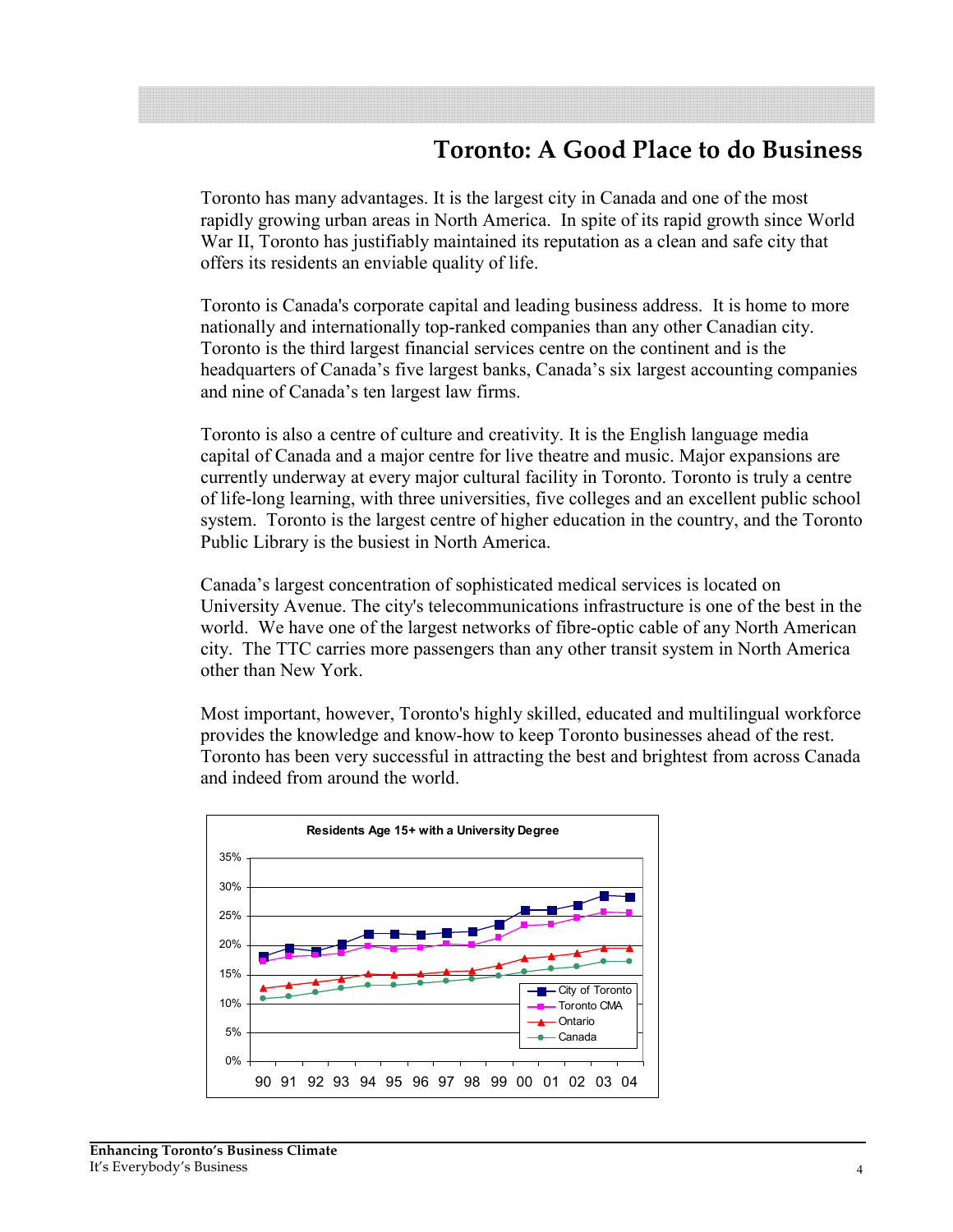Toronto is also one of the world's most cost-competitive cities for business. Toronto has lower business costs than most of the European, North American and Asian cities studied in the 2004 Competitive Alternatives report by KPMG. The biggest savings are on skilled labour and industries doing R&D. In analyzing 27 business costs across 17 business operations, the study found Toronto to be the least costly of the 30 large industrial cities studied.

Toronto ranks first in cost competitiveness against such U.S. cities as Birmingham, Boston, Chicago, Dallas, New York, and San Jose, and global cities such as Amsterdam, Frankfurt, London, and Sydney. Even when smaller cities are added to the analysis, Toronto has lower costs than 99% of all U.S. cities studied. Cost advantages vary from 4.3 to 31.6%.

This cost advantage is also enjoyed by office-based firms as the following chart shows. Even at an 81 cent dollar (the current exchange rate in late June 2005) Toronto-based financial services businesses are competitive with US cities.

|                          |           |          | Jersey    |           |           |           | Charlotte<br><b>NC</b> | San       |             |
|--------------------------|-----------|----------|-----------|-----------|-----------|-----------|------------------------|-----------|-------------|
| In US\$ (Can\$ = $.81$ ) | Toronto   | Boston   | City      | New York  | Chicago   | Atlanta   |                        | Francisco | Los Angeles |
|                          |           |          |           |           |           |           |                        |           |             |
| Total labour costs       | 1.438.405 | .790.885 | 1.832.383 | .894.512  | 1.812.916 | 1.674.508 | .655.312               | 1,962,177 | ,897,903    |
| Office space             | 145.800   | 152.000  | 108,000   | 188.000   | 152.000   | 88.000    | 84,000                 | 120,000   | 106,000     |
| Telecommunications       | 32.568    | 28.639   | 27.465    | 30,721    | 29,337    | 29.058    | 28,325                 | 28.524    | 28,573      |
| <b>Business taxes</b>    |           |          |           | 525       |           |           |                        | 22,837    | 70,920      |
| Capital taxes            | 5,146     |          |           |           | 2,625     | 1,250     | 7,875                  |           |             |
|                          |           |          |           |           |           |           |                        |           |             |
| Total costs              | 1.621.919 | .971.524 | 1.967.848 | 2.113.758 | 1.996.878 | .792.816  | 1.775.512              | 2.133.538 | 2.103.396   |

Annual Operating Costs - 15 Person Financial Services Firm in 4,000 sq ft of Class A Office Space

Source: http://www.toronto.ca/business\_publications/pdf/business\_cost\_comparisons.pdf

The second line in the table above, labeled "office space", includes all payments made by an office tenant for office space. Total occupancy cost, or "gross rent", typically includes net rent, building operating costs (including heat, light, power, security) and property taxes. The table above highlights the relatively small role that office occupancy costs play in the over-all cost structure of a typical office-based firm. However, when the decision has already been made to locate in the Toronto region, differences in office occupancy costs may be the difference between locating in the City of Toronto or in an adjacent municipality.

The table above shows total office occupancy costs for a financial district firm. It was based on an estimated gross rent of \$45 Canadian per square foot. The following table provides a breakout of net rents, building operating costs and property taxes for eight office nodes in the Toronto area. It shows that property taxes are a relatively small part of total occupancy cost.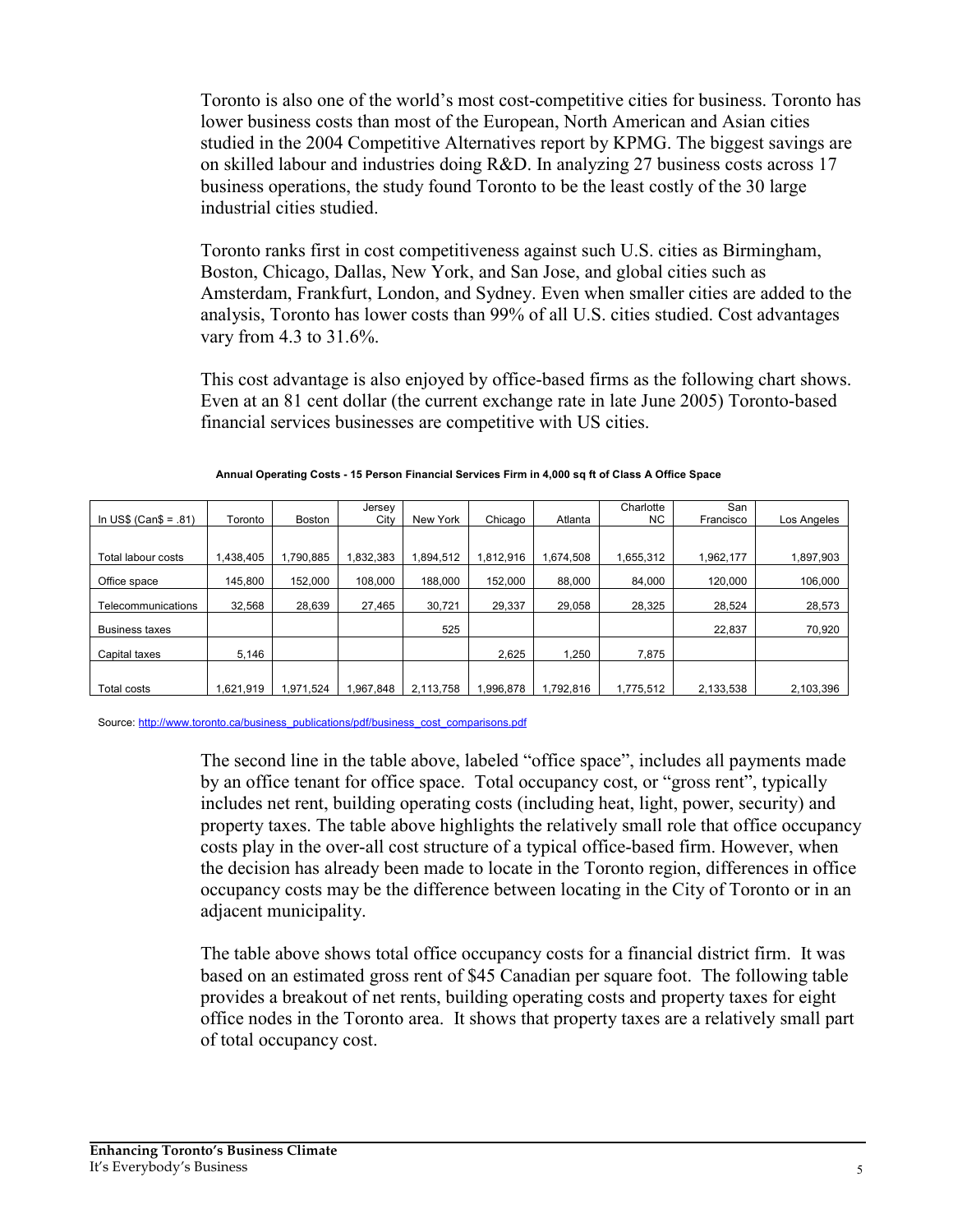| Class A Office (psf) | Downtown   | Midtown   | North York<br><b>City Centre</b> | Scarborough<br><b>Town Centre</b> | Mississauga<br><b>City Centre</b> | Mississauga<br>Heartland | 404 & 7   | Vaughan |
|----------------------|------------|-----------|----------------------------------|-----------------------------------|-----------------------------------|--------------------------|-----------|---------|
| Total Mkt Size Sq Ft | 37,528,612 | 6,153,255 | 6,375,695                        | 1,950,196                         | 2.256.752                         | 2,032,156                | 6,207,700 | 800,321 |
|                      |            |           |                                  |                                   |                                   |                          |           |         |
| Posted Net Rent      | \$26.42    | \$17.58   | \$17.70                          | \$14.99                           | \$18.67                           | \$16.16                  | \$16.13   | \$12.68 |
| Oper Cost            | \$10.45    | \$8.79    | \$8.41                           | \$9.15                            | \$8.50                            | \$6.84                   | \$6.68    | \$6.01  |
| Realty Tax           | \$13.76    | \$9.22    | \$8.82                           | \$8.53                            | \$4.61                            | \$3.51                   | \$3.96    | \$2.55  |
| Gross Rent           | \$51.25    | \$36.57   | \$35.67                          | \$32.71                           | \$33.19                           | \$27.84                  | \$27.32   | \$22.47 |

Source: InSite Real Estate Information Systems Inc (Q1 2004)

## Toronto: Competing for Business in a Changing World

Toronto must compete for investment and jobs with other large urban areas in North America and increasingly around the world. However, at the same time we have to remain competitive with other Canadian centres and our own rapidly expanding "905" suburbs.

During the seventies and eighties, Toronto successfully managed the transition from its historic role as a prosperous regional centre in Canada to become Canada's corporate capital. The bank towers built at King and Bay in that period serve as a powerful symbol of Toronto's emergence as Canada's corporate capital. By the late 1980's downtown office users were demanding, and were absorbing, the equivalent of one new Scotia Plaza every year. The Free Trade Agreement and technology changed everything. In a few short years Toronto shed 200,000 jobs as industry restructured to meet the new realities of free trade.

At the same time new technologies in telecommunications and information technologies freed many firms from central city locations. The decentralization of office employment has been happening across North America and has led several American observers to herald the end of the era of great cities. The evidence in Toronto is mixed. Unlike some American cities, total gross rents downtown are still higher than in the suburbs, indicating that office tenants are willing to pay a premium for being downtown. Unfortunately, the premium is not sufficient to justify new construction.

A major contributing factor for office sprawl in Toronto is a central city commercial property tax differential that is one of the largest of any city in North America. While several US cities have significant central city property tax premiums, these tax premiums are often mitigated by extensive tax abatement programs.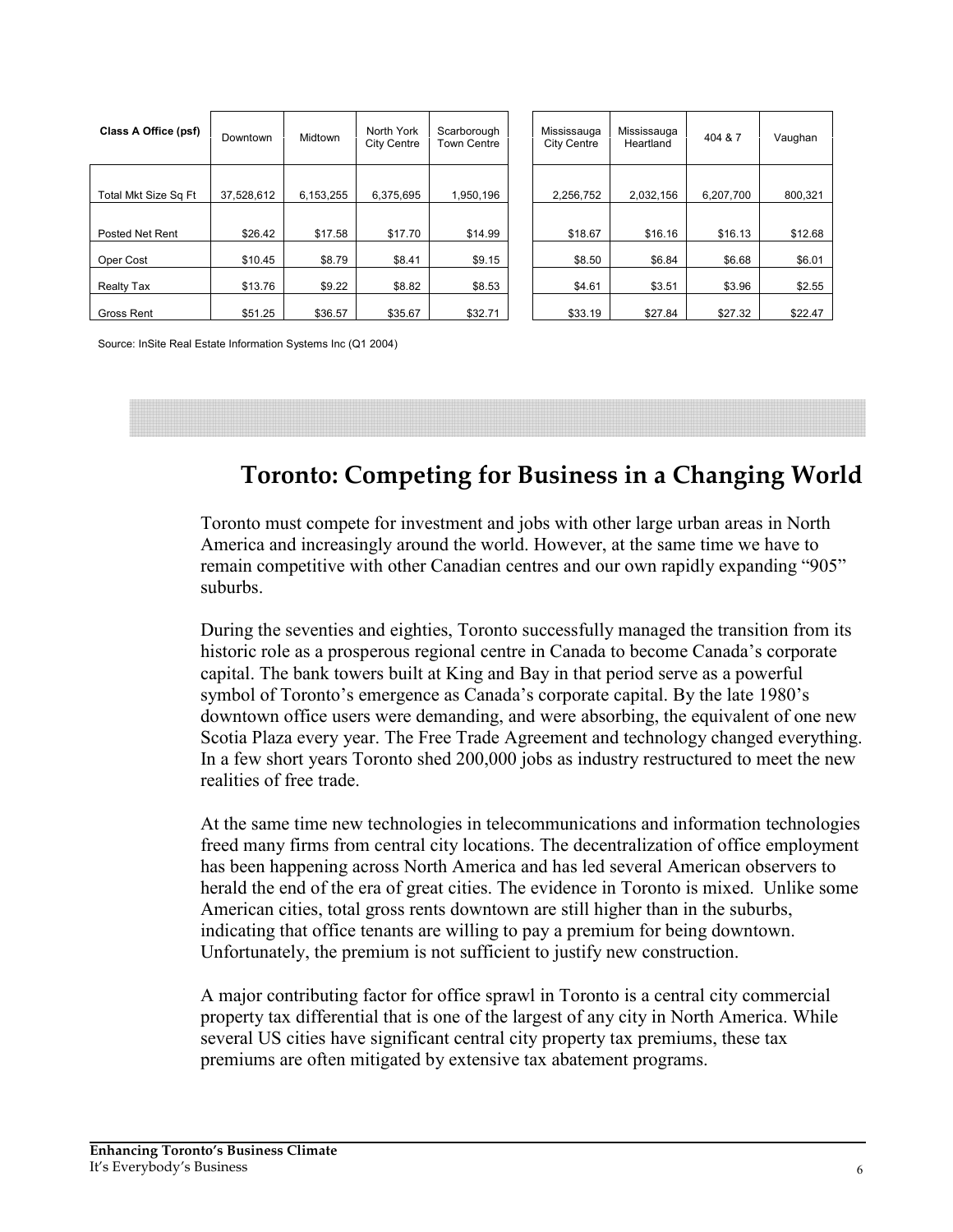The City of Toronto remains a net importer of labour from the rest of the Province. Approximately, 100,000 more people commute into the City to their jobs each morning than the considerable number of reverse commuters. However, the total number of jobs in the City today is roughly 100,000 less than it was at the previous peak in 1989. During the same time, the number of jobs in the 905 area has grown by over 700,000 and the number of jobs in Ontario has increased by more than 1 million new jobs.

## **Business Location Decisions in the GTA**

It may be inevitable that growth in an expanding urban region will be greatest at the periphery. In the Greater Toronto Area (GTA), much of the recent employment growth has followed the rapid suburbanization of the region's population into the outlying parts of the developing urbanized area. The factors which influence the location decisions of new firms coming into the region or the relocation decisions of existing firms within it are complex and often interrelated, and include such considerations as:

- Labour market and costs  $\blacksquare$
- Transportation and accessibility
- Proximity to clients and business contacts
- Prestige and visibility
- Land costs and availability
- Building rents, maintenance and utility costs
- Property taxes

Some firms may have considerable choice among these factors and can often be drawn to locations where out-of-pocket expenses are lowest. In contrast, there are other activities, which have much stronger linkages to particular locations. Lawyers that must make frequent personal appearances in downtown courts and convenience retailers have quite specific location requirements, for which they are prepared to pay a premium.

Many other firms will, of course, fall somewhere in the spectrum between the extremes of completely footloose and very attached. New advances in telecommunications and information technologies have generally allowed firms to become increasingly footloose, particularly those in the office sector.

When looking for reasons to explain the difference between the rates of employment growth in the City and the surrounding region, the two most commonly cited factors are congestion and property taxes.

The congestion (or accessibility) argument seems the more disputed of the two. It is not clear that peak-period congestion is, overall, any worse in the City than elsewhere in the region.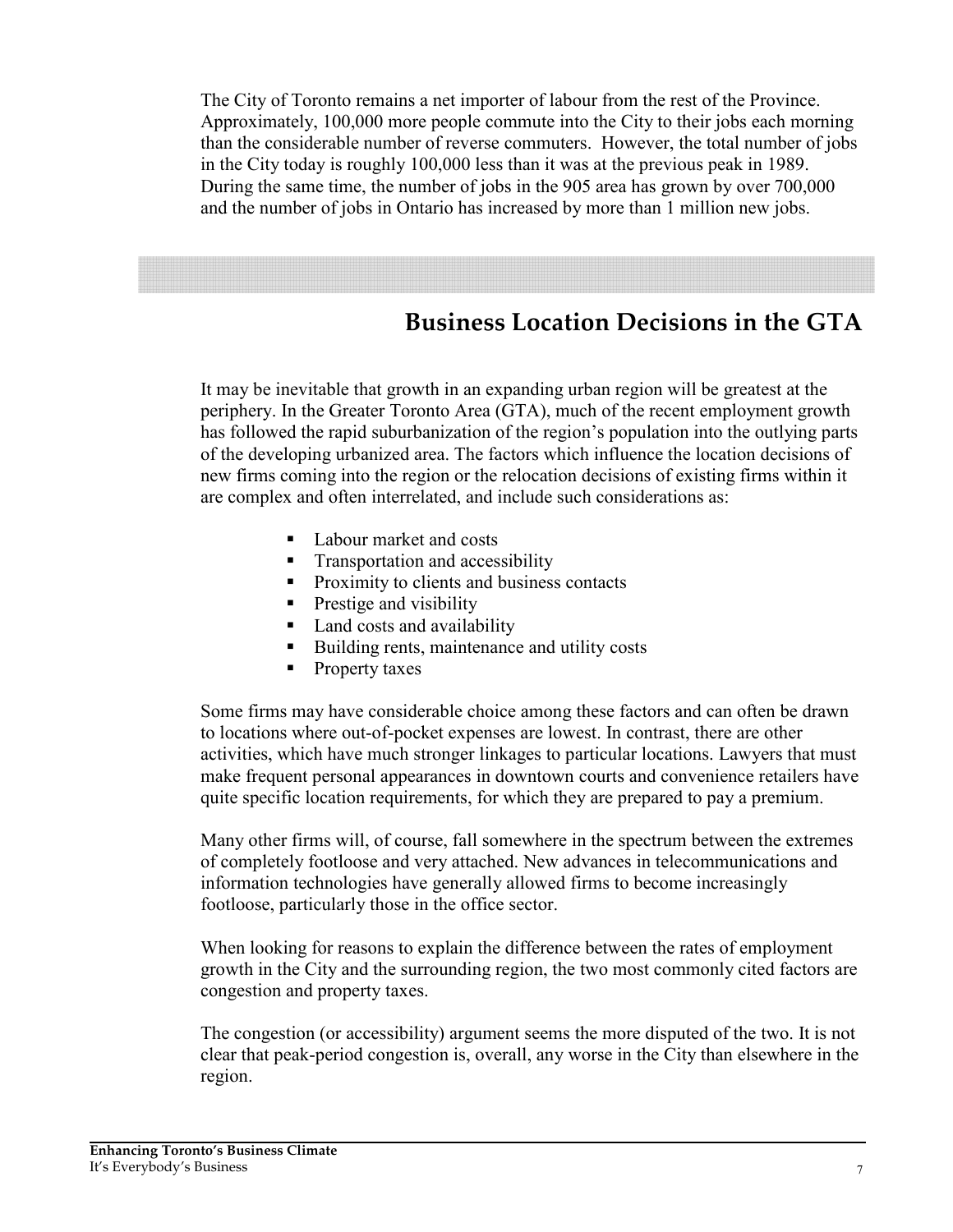In fact, the Downtown enjoys the unparalleled benefits of being at the hub of the public transit system. Suburban expansion in the GTA has been very dependent on the use of the car and roads in these areas are frequently more congested than City streets.

City residents and workers generally have a greater choice of alternative travel modes in the forms of public transit, taxis, cycling and walking. Generally higher land values in the City are partly a reflection of higher levels of accessibility and this may be a particular force in sustaining the above average prices of residential properties in Toronto. The future of strong suburban growth remains dangerously dependent on the continued availability of cheap oil supplies to fuel this car-dependent pattern of low density urban development.

On the other hand, it is clear that commercial property taxes as a percentage of market value (a ratio known as the "effective" tax rate) are much higher in the City of Toronto than in the surrounding GTA. This is a situation that has been some sixty years in the making and one which neither the provincial or local level of governments have so far been able to effectively address.

Since the introduction in 1998 of Current Value Assessment (CVA) and related legislative changes that have affected properties across the province, numerous additional issues and concerns have arisen that make the case for a review of current property tax policies ever more pressing, especially in the City of Toronto.

City Council recognizes that there is a structural problem in its property tax system that, if left unattended, will only worsen. Consequently, in June 2004, Council approved a public consultation process to explore City and Provincial tax policies and possible remedies to existing problems for 2005 and beyond.

For its part, the Province, in 2004, introduced interim measures to give municipalities' greater flexibility in the exercise of their taxation powers during what has now become to be seen as a transition period in the process of property tax reform. There has seldom been a better or more promising time for the City and the Province to work together to solve these long-standing issues concerning the stability, fairness, flexibility, and simplicity of the municipal tax system.

It is helpful to review, in a broader context, the role that property taxes play in influencing the location choices of firms and the resultant patterns of employment growth in the City and the GTA. However, fixing the property tax system alone is not enough. As noted above, there are many factors that influence the location decisions of different firms in different ways. What is called for is a comprehensive strategy involving all three levels of government.

All other factors being equal, differences in property taxes may be the deciding location factor. That is to say, footloose firms are more tempted by the lure of lower property taxes than are more attached firms. To understand the economic effects of relatively high commercial taxes in the City it is helpful to distinguish between net rent and gross rent. Gross rent is the total rent paid by an office tenant; it is typically broken out into net rent, operating costs and property taxes.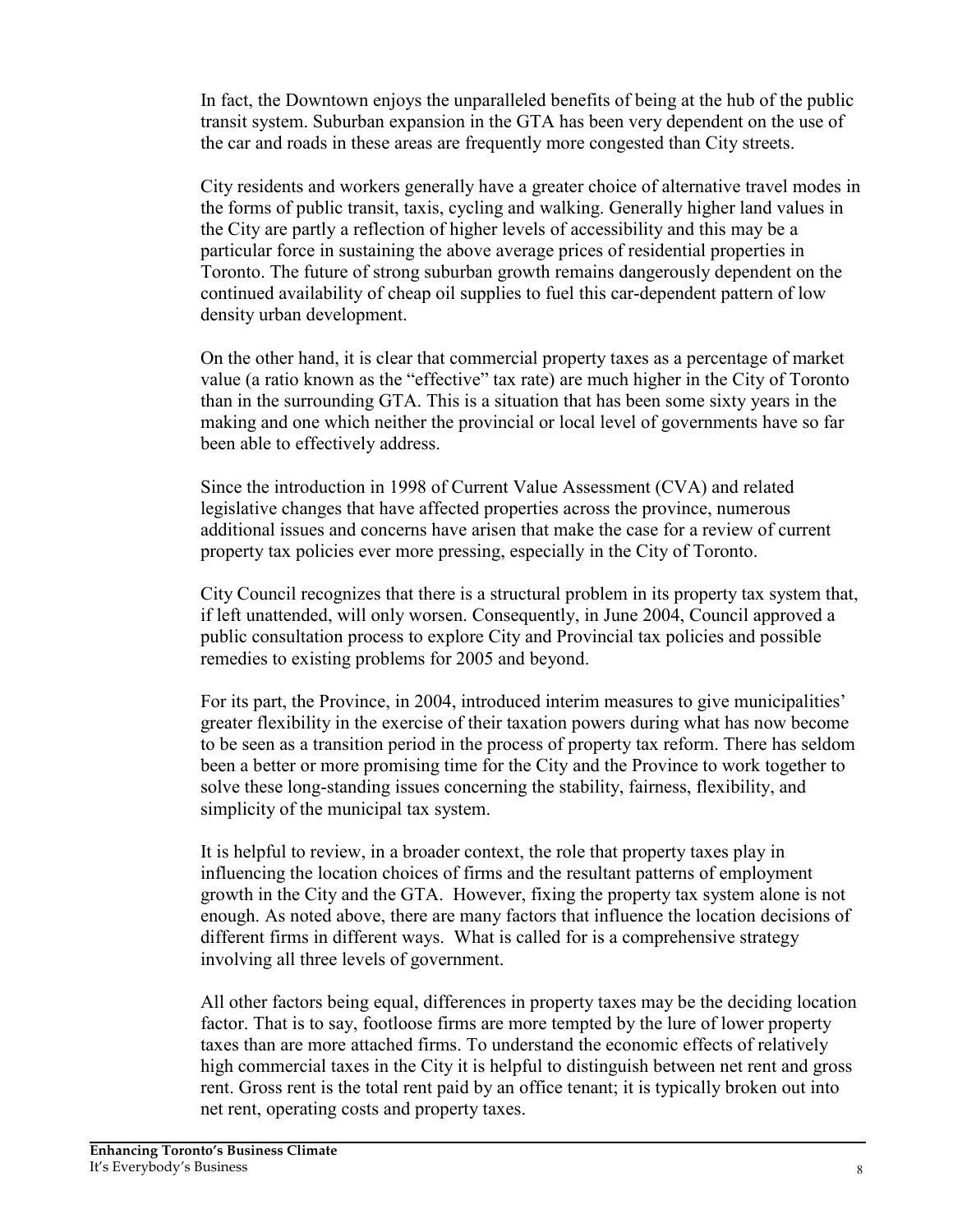Potential tenants make their location decisions based on total occupancy costs (gross) rents); however, developers make their decisions to build or not to build based on the net rents they expect to collect. High commercial property taxes will result in relatively high gross rents or relatively low net rents or some of both, depending on the ability of landlords to pass on higher taxes to tenants. This distribution of the burden of high property taxes will take place at the times when leases are negotiated.

For footloose firms who would not hesitate to move if gross rents increase, higher property taxes cannot be shifted forward to tenants. They must be borne, in large part, by landlords in the form of lower net rents and resulting lower property values. This, in turn reduces the incentive to develop new property.

Where firms have a strong need to be in a specific location or are very attached to their particular situation, the tenant will bear more of the burden of high property taxes; gross rents, net rents and property values will be relatively unaffected by high property taxes. The burden of higher property taxes comes down to the question of the relative significance of footloose versus attached firms and the changes that may be occurring in this mix

The table in the previous section, comparing office occupancy costs in 416 and 905, serves to illustrate the relative magnitude of the property tax competitiveness issue. All three components of office occupancy cost (net rent, operating costs and property taxes) are higher in the downtown than in the suburbs. However, net rents need to be significantly higher downtown, because building an office tower with underground parking is much more expensive than a low rise building with parking at grade. Downtown cannot compete as the lowest cost office location in the GTA.

Since the Downtown is the largest office node in the City of Toronto (and in fact in Canada), most of the discussion to date has been focused on the ability of the Financial District to compete with the 905 suburbs.

However, the issue of competitiveness is even more acute for peripheral office nodes in the City of Toronto. The location attributes of an address on the south side of Steeles Ave. are virtually the same as a location on the north side of Steeles Ave. The major difference between locating on the north side versus the south side of Steeles is the City of Toronto property tax premium.

## **Improving the City's Competitiveness**

City Council recognizes the issues and of the economic importance of Toronto's businesses to the local and provincial economy. Economic growth provides the private and public wealth necessary to improve the quality of life.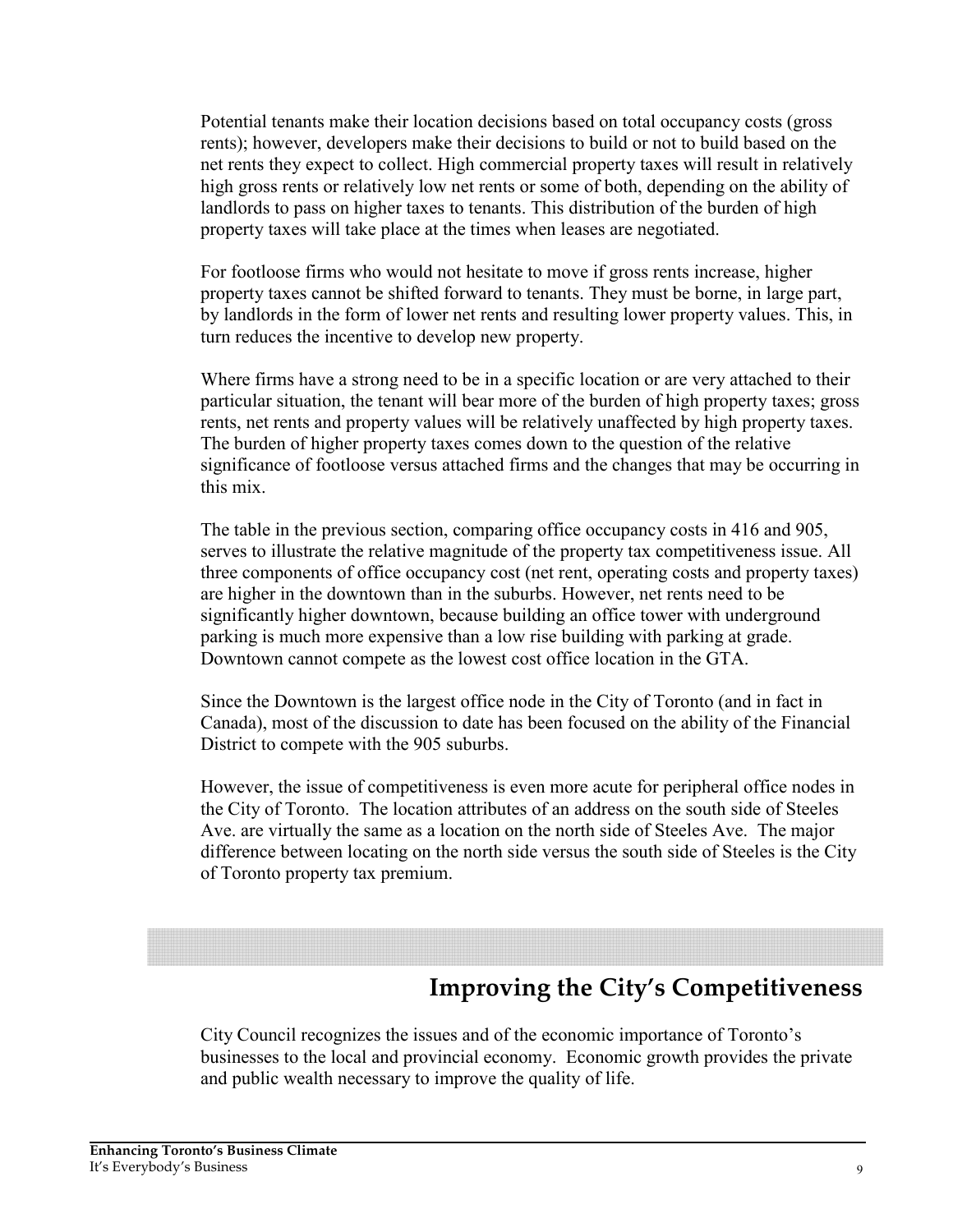Stimulating economic growth and creating jobs is a central component of any sustainable long-term strategy to address pressing community issues such as homelessness, child and family poverty and neighbourhoods at risk, and to sustain quality public amenities and services.

At its meeting of August 1, 2, 3 and 4, 2000, City Council adopted the Economic Development Strategy for the then new City of Toronto. The principal goal of the Strategy is to improve the liveability and quality of life in the City through economic growth that creates high quality jobs, generates wealth and investment, and helps to ensure the City's long-term fiscal health.

The strategy focuses on five major themes – People, Place, Prosperity, Positioning and Partnerships – and identifies strategic directions critical to success.

The single most important message in Council's Economic Development Strategy is the need for an 'alignment of strategic intent', that is for all orders of government, business, labour, institutions, not-for-profit and volunteer sector, and residents to find ways to work together to build a better City.

A number of integrated initiatives, aligned to produce win-win results, are already underway. The Film Board, Toronto Financial Services Alliance (TFSA), Toronto Biotechnology Initiative (TBI), Fashion Industry Liaison Committee (FILC), and the Design Industry Advisory Committee, for example, all bring together public and private sector stakeholders with a common goal to advance the various industry clusters.

The MaRS (Medical and Related Sciences) development located adjacent the University of Toronto Medical School and Toronto's world renown teaching hospitals and research centres, is a tangible example of this collaborative approach that will accelerate commercialization of research, create high quality jobs in Toronto, and help increase the City's assessment base.

The strength of Toronto's economy has been the major catalyst for job creation, economic growth and prosperity across the Toronto region and, in fact, throughout Ontario. However, as Council's Economic Development Strategy notes. Toronto is at its own crossroads and there is a need to reinvest in the City in order to ensure sustained economic prosperity, enhance Toronto's competitive position and establish a vital cycle of economic growth.

Strategies to increase economic activity, jobs and the City's assessment base must seek win-win solutions and concentrate on maximizing the benefit to firms of being in the city. We must address the "value proposition", not necessarily by being the lowest cost location, but rather by offering the best value for a wide range of businesses.

To this end, City Council has identified nine Priority Areas for its 2003 – 2006 term, one of which is to "Improve the Business Climate". City staff has responded to the challenge of addressing Council's priorities in a number of areas.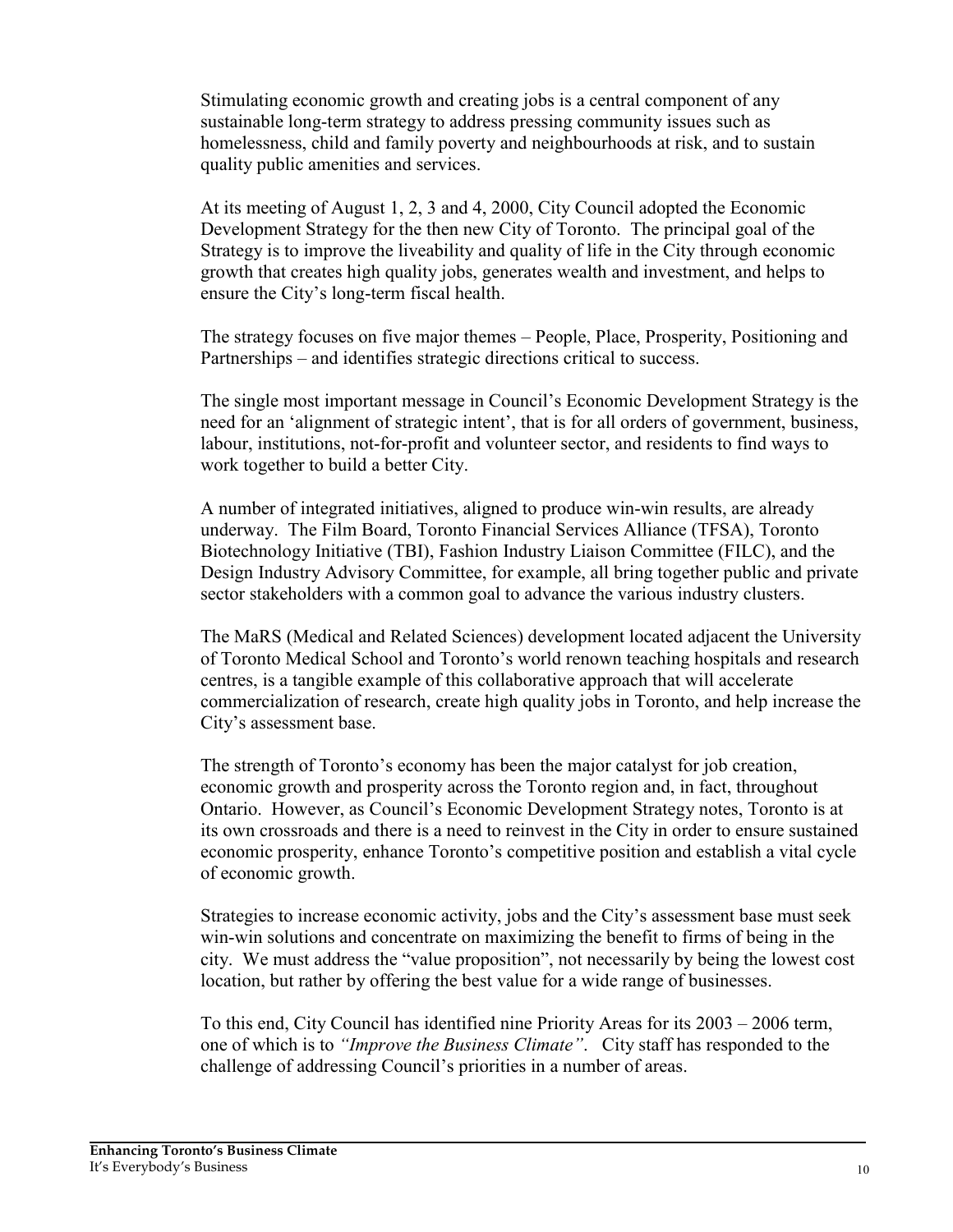Finance staff, in association with Economic Development, Planning and Housing staff undertook a stakeholder consultation process and developed an Action Plan which deals with tax policy and associated business cost competitiveness issues.

Economic Development staff is developing a broader Action Plan, which complements the proposed tax policy and cost competitiveness initiatives identified, but also includes other (non-tax) strategies to improve the business climate and stimulate job creation and assessment growth and is consistent with the Economic Development Strategy.

## **Public Consultation - Enhancing Toronto's Economic Vitality**

Toronto's residents, business owners, landlords, tenants and other stakeholders were consulted in the summer of 2004 on property tax policies and the broader issues of business competitiveness. While the City's public consultation meetings in the summer of 2004 were initially focused on property tax policy, as the meetings went on it became increasingly obvious that what is required is a comprehensive competitiveness strategy for the City of Toronto. The interest in this issue was evident by the level of participation and the insightful advice provided by the participants.

This report builds upon the results of the 2004 public consultation process to develop and identify a comprehensive action plan along with recommended changes to the property tax system and related business incentive options for a further round of public discussion before moving on to the implementation stage in 2006.

## Proposed Action Plan - Improving the City's Competitiveness Tax Policy and Cost Competitiveness Initiatives

- 1. Long-term Strategy to Reduce Commercial, Industrial and Multi-Residential Tax Ratios from the current level of approximately four-times residential to 2.5-times residential over a maximum 15-year period
	- (a) allowing commercial, industrial and multi-residential (CIM) tax increases at one-third pass-through of residential tax increases (e.g.  $3\%$  res. &  $1\%$  CIM)
	- (b) accelerate CVA-related tax burden shift from non-residential to residential
- 2. Request the Province reduce Toronto's business education tax rates to the average of the surrounding GTA municipalities to create a 'level playing field'
- 3. Phase-out of capping/clawback regime over fifteen years by utilizing capping limit of 5% of CVA taxes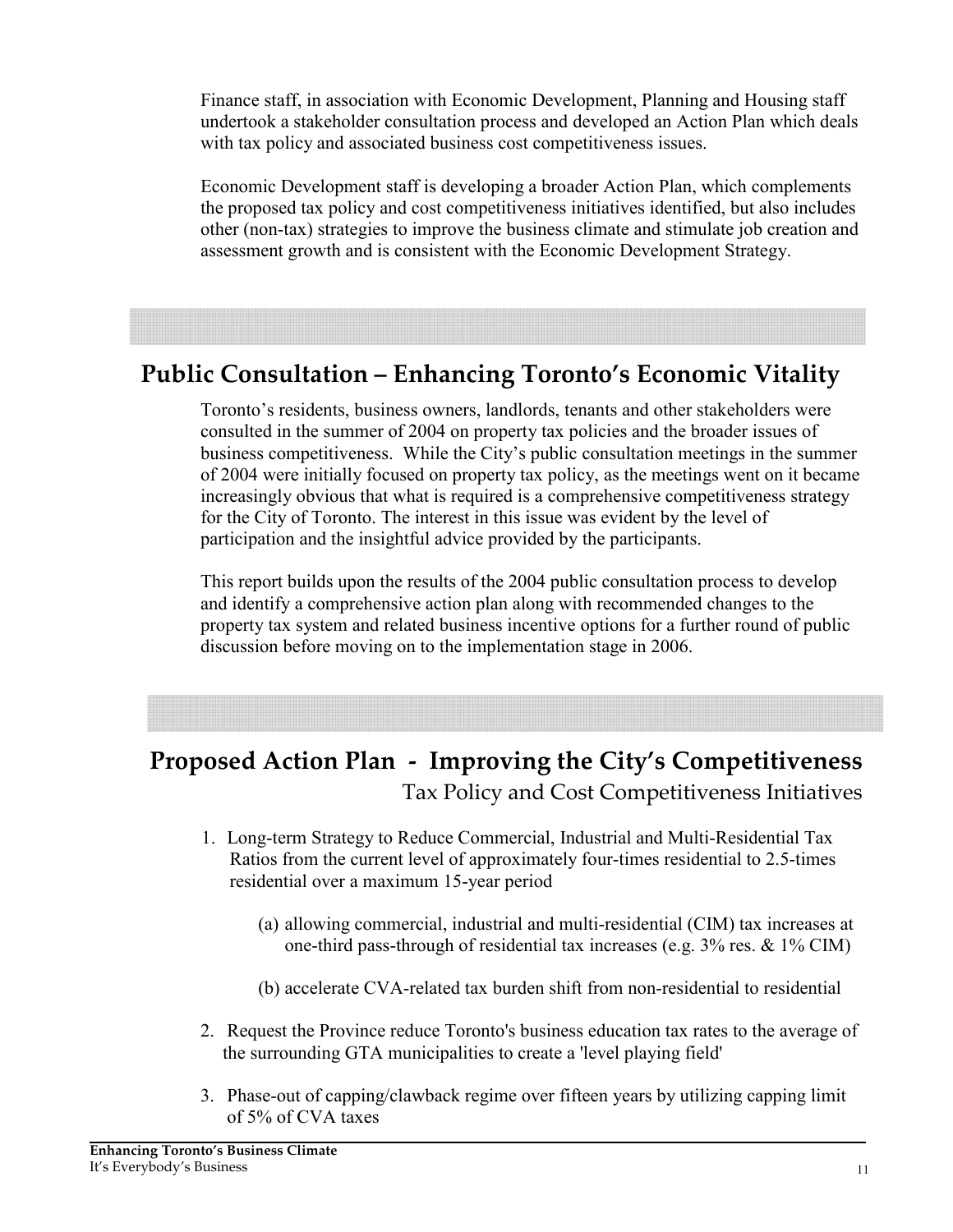- 4. Property tax relief program for the neighbourhood retail class by way of an accelerated phase-in to a tax ratio of 2.5 times residential over a maximum 10-year period
- 5. Property tax rebate program for designated heritage properties
- 6. Lower tax rate for new office, hotel and industrial development (2.5x residential)
- 7. Tax abatement for vacant portion of new office during initial lease-up period
- 8. New tenant business tax credit equal to the existing vacancy allowance for defined period of time
- 9. Expand Tax Increment Equivalent Grant program in Community Improvement Plan Areas to protect selected employment areas
- 10. Waive building permit fees for all new office, hotel and industrial development

### **Non-Tax Policy Initiatives**

- 11. Invest in proactive programs to stimulate job creation by anchoring existing jobs and firms in Toronto. For example:
	- i. start-up assistance for new businesses, support for key industry clusters, and expansion of BIAs
	- ii. labour force development initiatives, including strengthening linkages to Toronto's diverse communities and partnerships with universities and colleges
- 12. Stimulate investment, revitalization and assessment growth through non-tax policy initiatives. For example:
	- i. streamlining the development and building approvals process
	- ii. enhance quality of place to lever employment related investment
- iii. partnerships with the Federal and Provincial governments and improved coordination of intergovernmental policies and programs
- 13. Promote the Toronto 'brand' locally and internationally to increase the City's profile and showcase our competitive advantages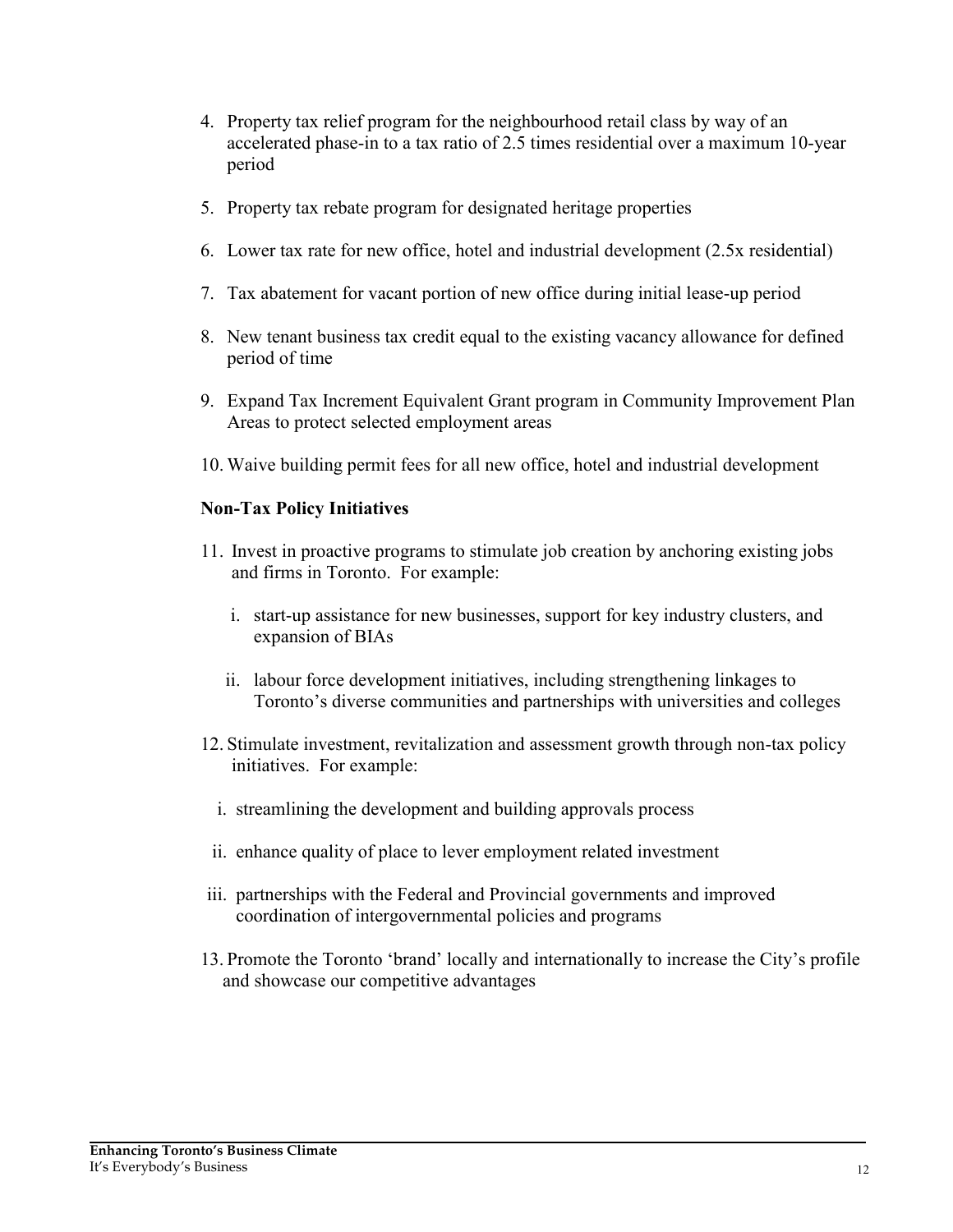- 14. Initiate business focused outreach and engagement program. For example:
	- i. establishment of a Mayor's Business Roundtable and other mechanisms to ensure ongoing engagement and involvement of the business community
	- ii. establishment of an Interdivisional Economic Growth staff team to evaluate and improve programs and services to meet the needs of business
	- iii. implementation of a comprehensive communication strategy to advance this tax policy and economic competitiveness action plan

## **Property Tax Initiatives**

The factors which influence the location decisions of new firms coming into the region or the relocation decisions of existing firms within it are complex and often interrelated. While property taxes are not the sole driver in business location decisions, they are cited as an important factor and are a concern for businesses.

There are a few core principles that are essential and must be addressed to help retain and enhance the value of existing non-residential employment and development:

- correcting the imbalance in tax ratios  $\blacksquare$
- $\blacksquare$ creating a level playing field in the GTA with respect to the Provincial business education tax rates
- $\blacksquare$ addressing the historic inequities caused by the capping and clawback regime
- protection of neighbourhood retail
- tax relief for designated heritage properties ×,

#### $1<sub>1</sub>$ **Correcting the Imbalance in Tax Ratios:**

The intent of CVA was to provide transparency by allowing for comparison of property tax burdens within a municipality, and from municipality to municipality across the province. In Toronto, the implementation of CVA highlighted the tax rate disparity between Toronto's non-residential property classes and the residential property class.

This disparity between residential and non-residential tax rates was the result of longstanding Provincial policies compounded by an outdated assessment system. In some cases real estate values for property taxation purposes were based on a valuation basis dating back to the 1940's.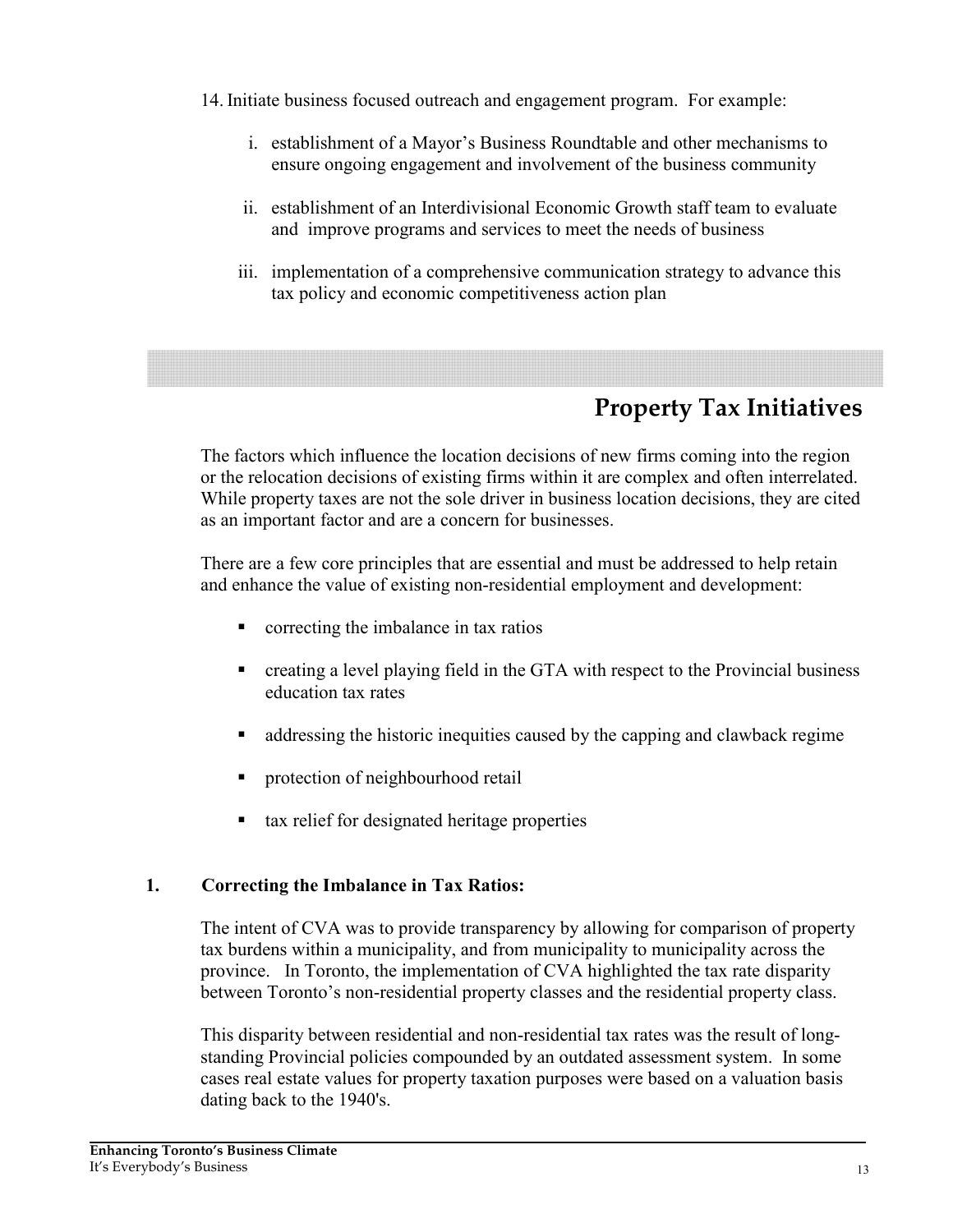With the 1998 valuation based on current value, the assessed value of residential properties appreciated 37-fold, while multi-residential, commercial and industrial properties experienced only a 5 to 10 fold increase. Due to residential properties appreciating in value at a rate greater than that of the non-residential property classes. the real taxation level on the residential class was kept lower than it ought to have been vis-à-vis the other property classes, which became transparent with the move to Current Value Assessment.

As a consequence of more than five decades of frozen assessment. Toronto's nonresidential commercial. industrial and multi-residential) tax rates are approximately four-times that of the residential tax rate, and are amongst the highest in the Ontario, partly because Toronto's



residential tax rate is amongst the lowest in Ontario.

This is best illustrated by the fact that in 1998, the residential property class made up 73% of the total assessment base, and paid 33% of the municipal taxes, in contrast to the non-residential property classes, which made up 27% of the assessment base but paid 67% of the taxes. With subsequent reassessments since 1998 and because of the restrictions on tax increases on non-residential properties, the situation has somewhat improved. As of 2005, residential homeowners now make up 71% of the assessment base and are now paying 40% of taxes for municipal purposes.

### **Tax Ratio Target:**

Research could not find any hard evidence of a 'right' number for tax ratios. There was

sufficient information, however, to make some basic comparisons of the treatment of residential verses business properties.

Among Canadian cities, taxes are generally higher on non-residential compared to residential properties. Where provincial governments set the tax ratios between residential and business properties, they are relatively low.

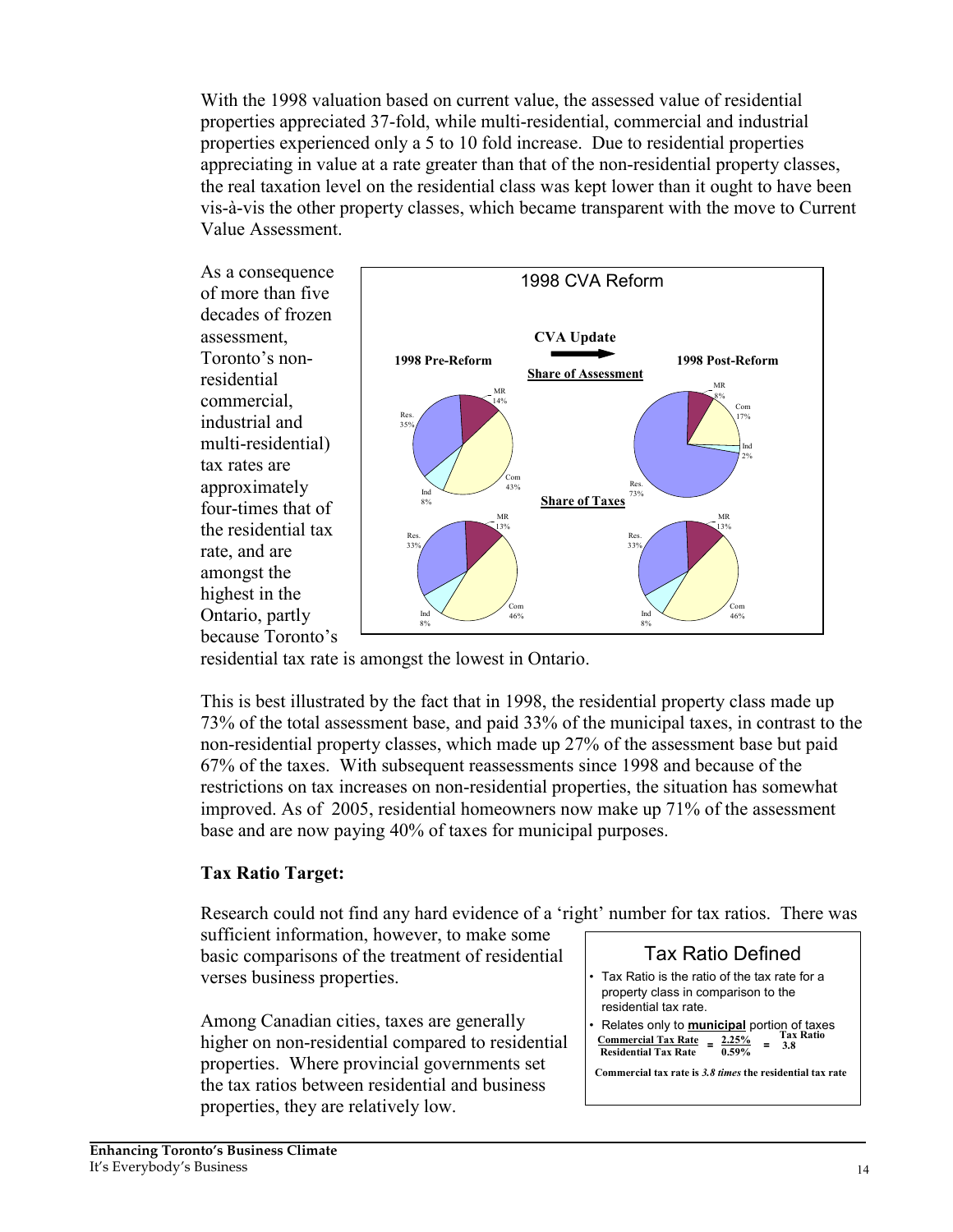For example, in Saskatchewan, the ratio is 1.43 for commercial and industrial, and in Manitoba, it is 1.4 for business.

Winnipeg and Montreal have a business tax ratio of approximately 2.0. Vancouver was the only Canadian city with a business tax ratio higher than Toronto, at approximately 5 times its residential rate

The Council of the City of Vancouver has been attempting to rebalance its tax burden by actively shifting taxes from its



non-residential classes to the residential class. Shifts equivalent to approximately one percent (approximately \$4 million) of the total tax levy were approved by Vancouver City Council in 1994, 1995, 1997, 2000, and one-half percent in 2003. Despite these efforts. Vancouver's business tax ratio continues to rise, most recently to 5.3 times

residential, because its residential properties continue to appreciate in value at a greater rate than its commercial properties.

In contrast, commercial and industrial properties in U.S. Cities are generally taxed at much lower rates compared to residential properties than their Canadian counterparts. The net result is that most U.S. states



provide a much more business-friendly property tax climate and expect their residents to pay a greater share of property taxes to support local governments than is the case in Canada. Part of the reason for this stems from the fact that U.S. municipalities have

more alternative revenue sources than their Canadian counterparts, such as sales and consumption taxes, as well as greater federal and state support.

The most relevant of these comparisons is between GTA municipalities. One reason is that the funding structures and constraints tend to be similar to Toronto.

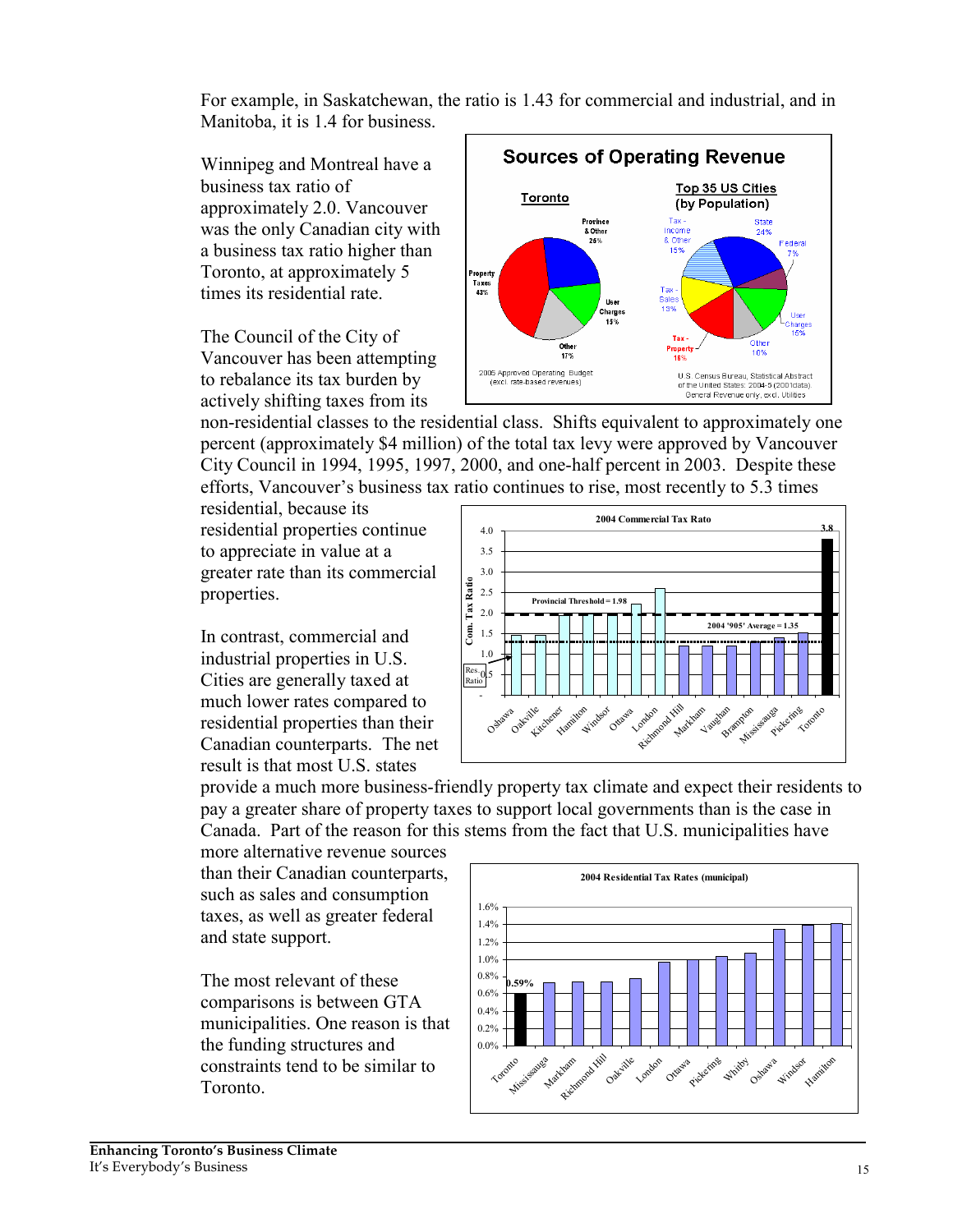Also once a business has made the decision to locate in the GTA, then tax competitiveness between neighbouring municipalities becomes an important location factor.

The commercial tax ratios for Toronto's neighbouring municipalities are 1.5 or less, and the Towns of Richmond Hill and Markham are at 1.2 times the residential rate, compared to Toronto at 3.8 times residential. The average 2004 commercial tax ratio across Ontario is estimated at 1.75.

The provincial average ("threshold") tax ratios first introduced in 2001 was 1.98 for commercial, 2.63 for industrial and 2.74 for multi-residential. These were based on the provincial average tax ratio at that time for each class, and were used to determine whether or not a municipality would be restricted from passing on municipal levy increases to the non-residential property classes if its ratios exceeded that of the provincial average. The Province has not revisited these ratios, even though subsequent reassessments have driven the provincial averages downward, and the average nonresidential ratio is now in the range of 1.75 to 2.4 times residential.

|                       | Toronto<br>Current | 2004<br>'905' Average | 2004 Estimated<br>Provincial<br>Average | Provincial Threshold<br>(established in 2001) |
|-----------------------|--------------------|-----------------------|-----------------------------------------|-----------------------------------------------|
| Commercial            | 3.80               | 1.35                  | 1.75                                    | 1.98                                          |
| Industrial            | 4.27               | 1.79                  | 2.39                                    | 2.63                                          |
| Multi-<br>Residential | 3.76               | 1.67                  | 2.05                                    | 2.74                                          |

### **Tax Ratios**

At the City's public consultation, 'Tax Policies for 2005 and Beyond', stakeholders strongly encouraged Council affirm its intent and commitment to reduce Toronto's tax ratios. Business representatives recognize and generally accept that the business property tax rate will be higher than the residential rate, but not four-times more. The general consensus was that a non-residential tax rate of 2 to 2.5 times that of the residential tax rate was a fair and appropriate longer-term target. One rationale given for a higher rate for businesses was the income tax deductibility of property taxes for business enterprises whereas such benefit does not extend to residential property taxpayers.

In the consultation, no solid rationale was identified for differentiating tax ratios between commercial, industrial and multi-residential (e.g. a higher industrial rate verses commercial rate would have the inadvertent effect of favouring warehousing over manufacturing). Some stakeholders, particularly multi-residential representatives, have suggested a multi-residential tax ratio target of 1:1 (i.e. tax at the residential rate).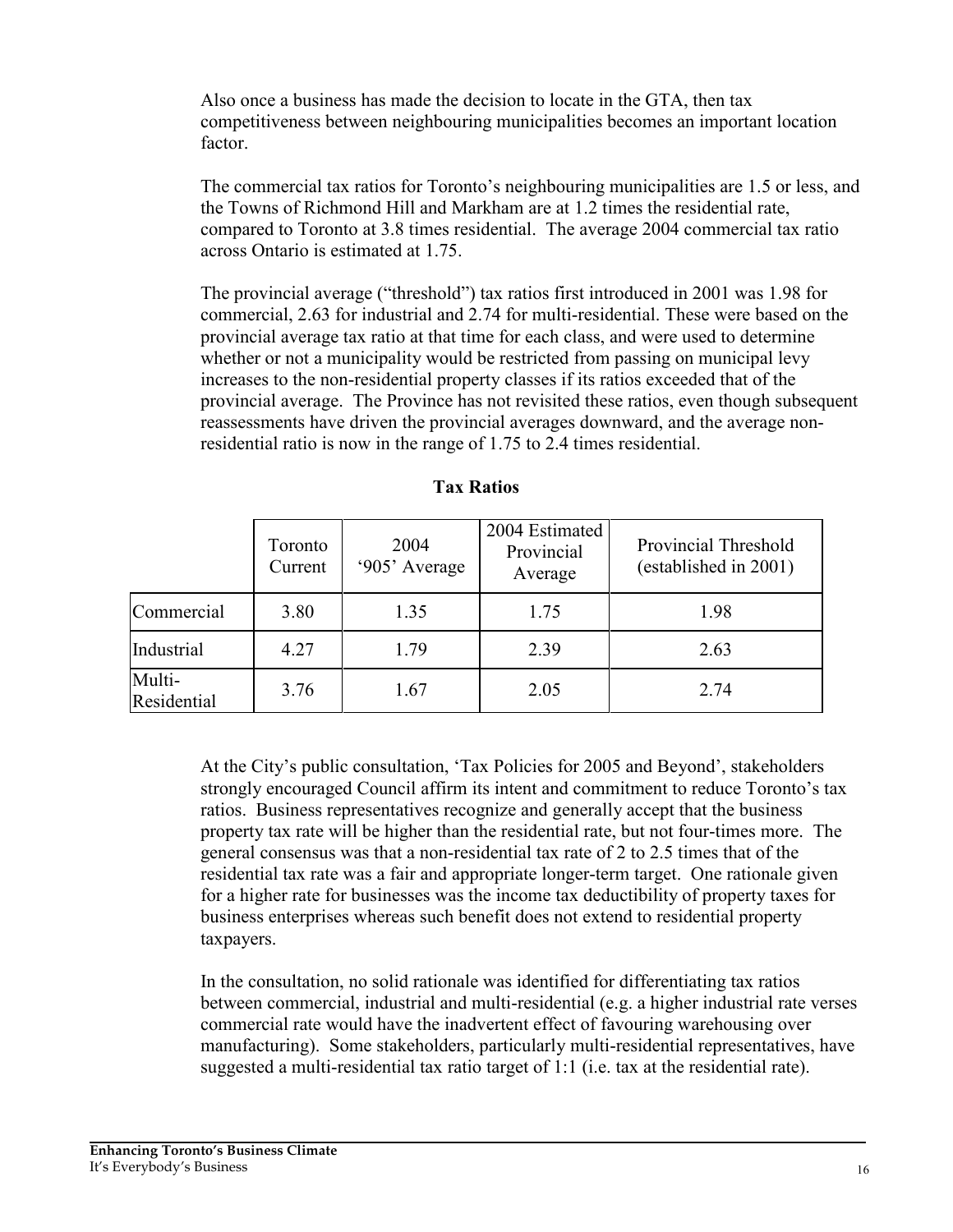Given that, in addition to income tax deductibility, multi-residential properties are assessed differently than residential properties, wherein a comparable multi-residential rental unit is assessed at approximately half of the value of a residential condominium unit (multi-residential properties are valued using a gross income multiplier, whereas residential properties are valued using comparable sales), staff feel that a longer-term tax ratio target of 2 to 2.5 times residential, from a tax policy perspective, is also appropriate for the multi-residential class.

After considering all of the issues and input, staff believe that establishing a target ratio of 2.0 to 2.5 times residential would be helpful to the economic vitality of Toronto within the GTA, and will encourage new development and result in net new property taxes for the City in the long-run.

### **Moving to Target Ratios:**

Within the scope of tax policy, there are two ways to correct the imbalance in tax ratios: by restricting tax rate increases on the non-residential classes; and/or  $(i)$ 

 $(ii)$ by phased shifting of tax burden from the non-residential class to the residential class

In the first case, by restricting tax increases on the non-residential class, as tax rates increase over time on homeowners, the disparity between residential and business tax rates will be corrected over time. The greater the differential in tax rate increases, the faster the correction. This was the intent of the budgetary levy increase restriction provision in the Municipal Act ("Bill 140").

Secondly, Council could elect to impose a tax burden shift from the non-residential class to the residential class in concert with annual updates in CVA values on each property. In effect, a nominal additional tax rate increase would be imposed on the residential class, with a corresponding tax rate decrease on the non-residential classes, in order to move the tax ratios closer together over time. Both these tools could and should be used together in order to reach a desired tax ratio target over a reasonable period of time.

Other ways to reduce the non-residential tax rate could include expenditure reductions or new revenue sources, either of which could be directed to reducing the nonresidential tax rates. These means are beyond the scope of this tax policy report. However such an option will always be available for Council to use in addition to tax shifts should the opportunity arise.

To move to a non-residential tax ratio of 2.5-times residential by way of tax shift alone would require a tax shift onto the residential class of \$310 million (a 28% increase in tax burden), with a corresponding decrease spread amongst the commercial, industrial and multi-residential classes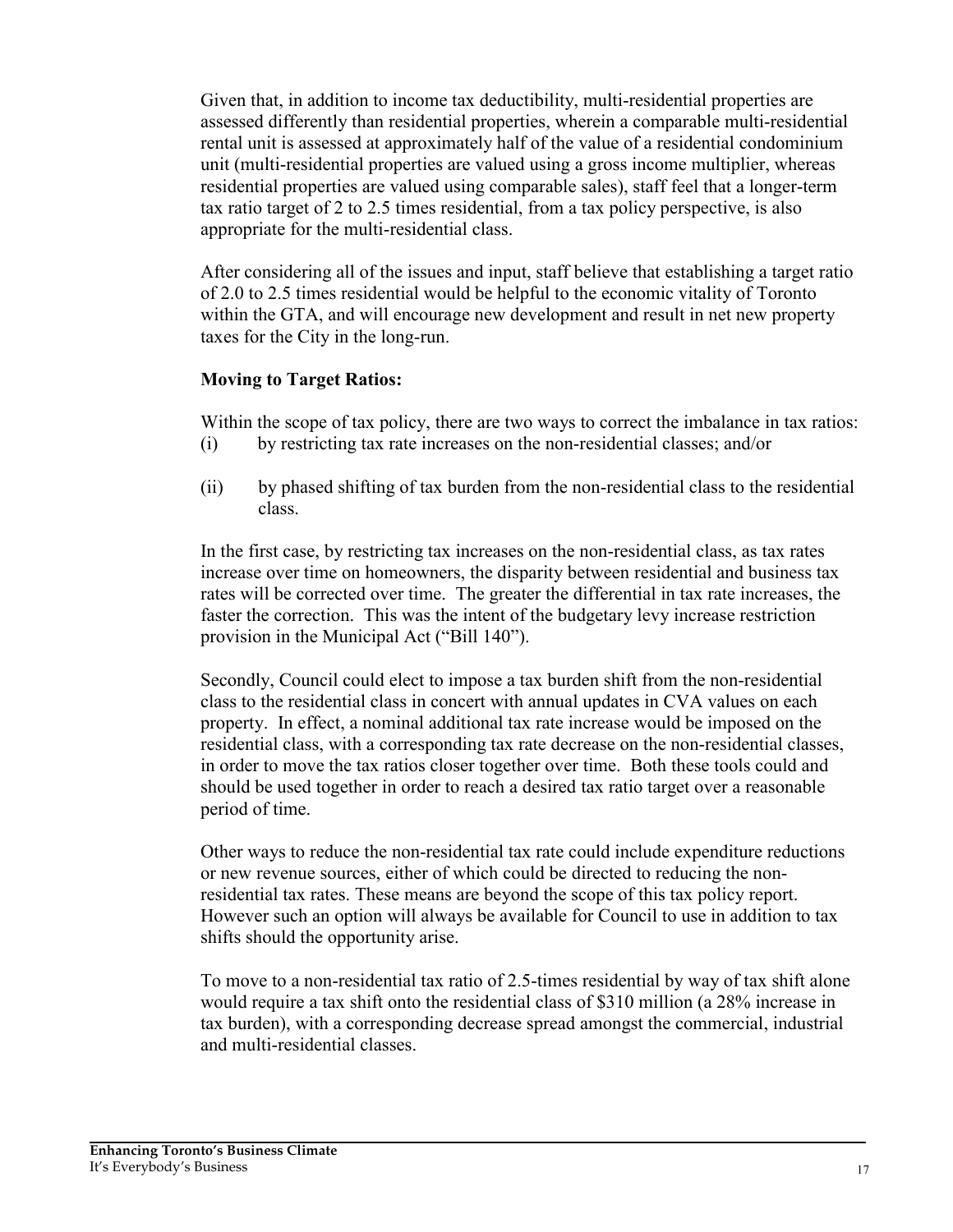For comparison, to move to the current provincial threshold ratios would require a tax shift onto the residential class of \$381 million (a 34% increase in tax burden), and a move to a non-residential tax ratio of 2.0-times residential would require a \$469 million tax increase on residential (a 42% increase in tax burden).

### **Reasonable Time Frame:**

Given the potential impacts above, making such a tax shift over a short period of time would be an unrealistic expectation. Because the tax burden imbalance arose over five decades, an approach that gradually phases-in this shift over time is being advocated by staff.

The time frame to reach the target tax ratios will depend on both the year-over-year relative CVA reassessment changes (residential assessment will appreciate faster than commercial over long run), the residential tax rate increases in relation to business tax increases, and the magnitude of policy-related tax burden shifts between classes.

With respect to the public consultation, there were various responses regarding a reasonable time frame to achieve the target ratios. Business owner opinions ranged from immediate, to 3 to 10 years. Even residential participants, once educated on the issues, acknowledged the inequity and need to reduce tax ratios, suggesting a time frame of 10 to 20 years as reasonable.

Options considered were combinations of:

- tax ratio targets
- levy increases
- tax burden shifts
- $\blacksquare$ time frames

After careful consideration of the issues and impacts, staff have short listed four options, intended to improve the business climate vis-à-vis the status quo situation, for further stakeholder consideration

In all cases, including the status quo, staff estimate there will be on average a \$13 million dollar annual tax shift from the non-residential classes to the residential classes from regular updates to current value assessment. This is based on historic trends in relative property appreciation rates between these classes.

In other words, because residential properties are projected to continue to appreciate faster than business properties, periodic (possibly annual) adjustments in tax burden will be required in order to keep the non-residential tax ratios from increasing. To do otherwise would in effect perpetuate the problems of the past and which would see the tax ratios continue to escalate beyond their already high levels. Adherence to the existing rules governing that tax ratios cannot increase is paramount from the perspective of staff.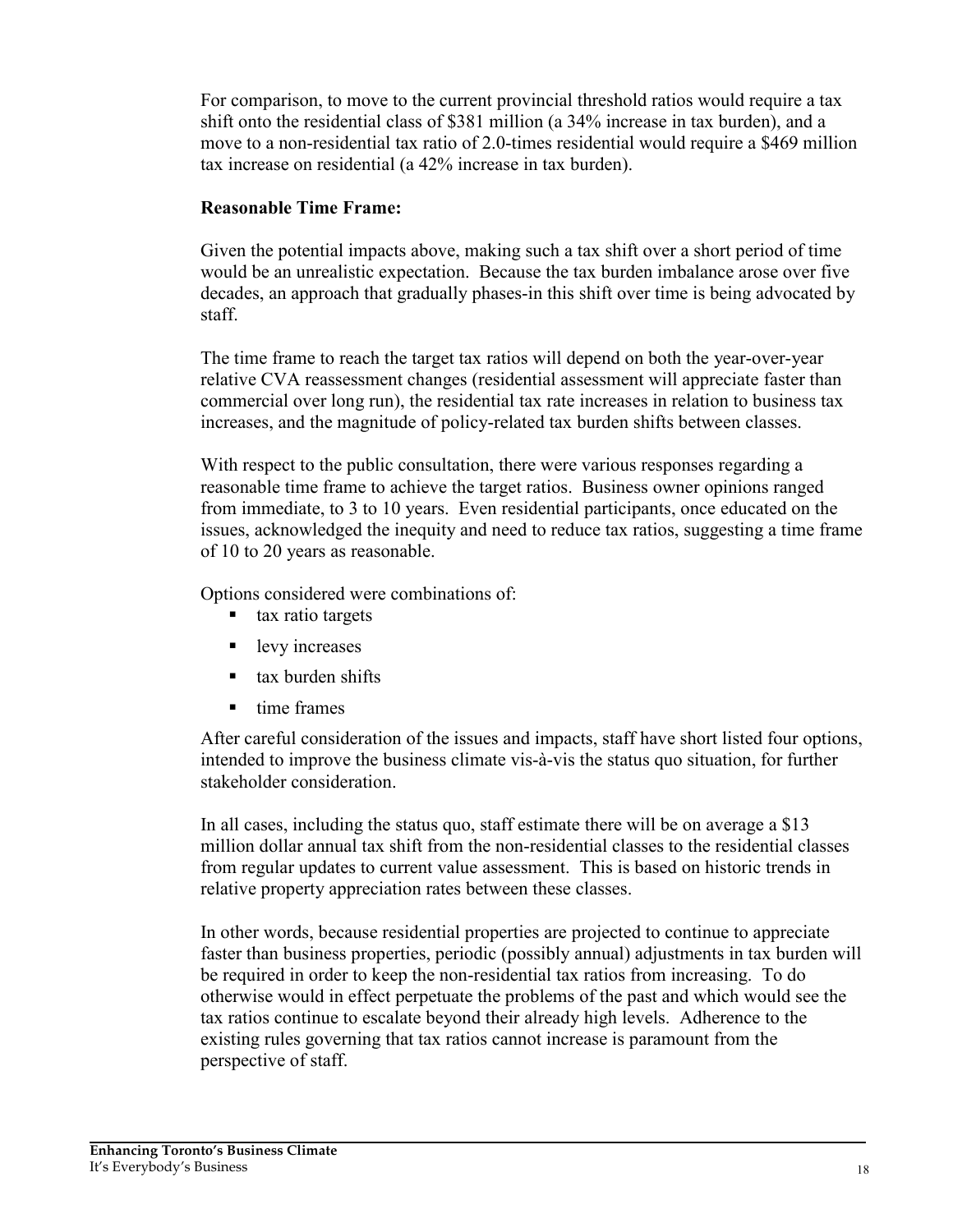After much consideration and analysis of the impacts, and balancing the risk of ongoing loss of jobs and assessment with the implications on tax revenues and budget pressures. and in managing the tax impacts on residential taxpayers, staff are recommending a plan to equalize commercial, industrial and multi-residential tax ratios to a maximum of 3.38 times residential by year five  $(2010)$ , to 3.0 times by year ten  $(2015)$ , and 2.5 times by year fifteen (2020).

It is also proposed that the tax ratio targets be reviewed every five years, with a view to identifying opportunities to accelerate the reductions to the desired target level.

### Proposed Recommendations – Correcting the Imbalance in Tax Ratios:

- Council endorse in principle a longer-term commercial, industrial and multiresidential tax ratio target of 2.5
- Council adopt 1st phase five-year plan to equalize Commercial, Industrial and Multi-Residential (C, I, MR) tax ratios to 3.38x over 5-years (2010)
- Council adopt in principle tax ratio targets of  $3.0x$  by 2015, and 2.5x by 2020, to be reviewed every five years
- $\bullet$ The Province be requested to amend legislation to allow, as part of this long-term strategy, for up to one-third of any residential tax rate increase to be passed through to the  $C$ ,  $I$ , and  $MR$  tax classes.

#### $2.$ **Business Education Tax Fairness:**

When the Province took over responsibility for education finance in 1998, residential education tax rates were immediately equalized across the province. However the Province did not equalize commercial and industrial education tax rates. Instead the Province still levies far higher education tax rates on Toronto businesses than those in the outer suburbs, preserving an obvious incentive to outward migration.

There remain wide discrepancies between municipalities in the business education tax rates which are set by the Province. So while Toronto's municipal tax ratio is approximately 4-times that of similarly valued residential properties, the relative tax rate for education taxes is 8-times that of the residential education tax rate. In other words, for two identically valued properties, one being residential the other being commercial, the business property will pay 8-times more in education taxes than the residential property.

The business education tax rate has been the subject of continued concern both by City Council and Toronto's business community. During the public consultation process participants unanimously supported the position that the province be again requested to take action to reduce, by phase-in if necessary, the education tax rates imposed on Toronto's businesses.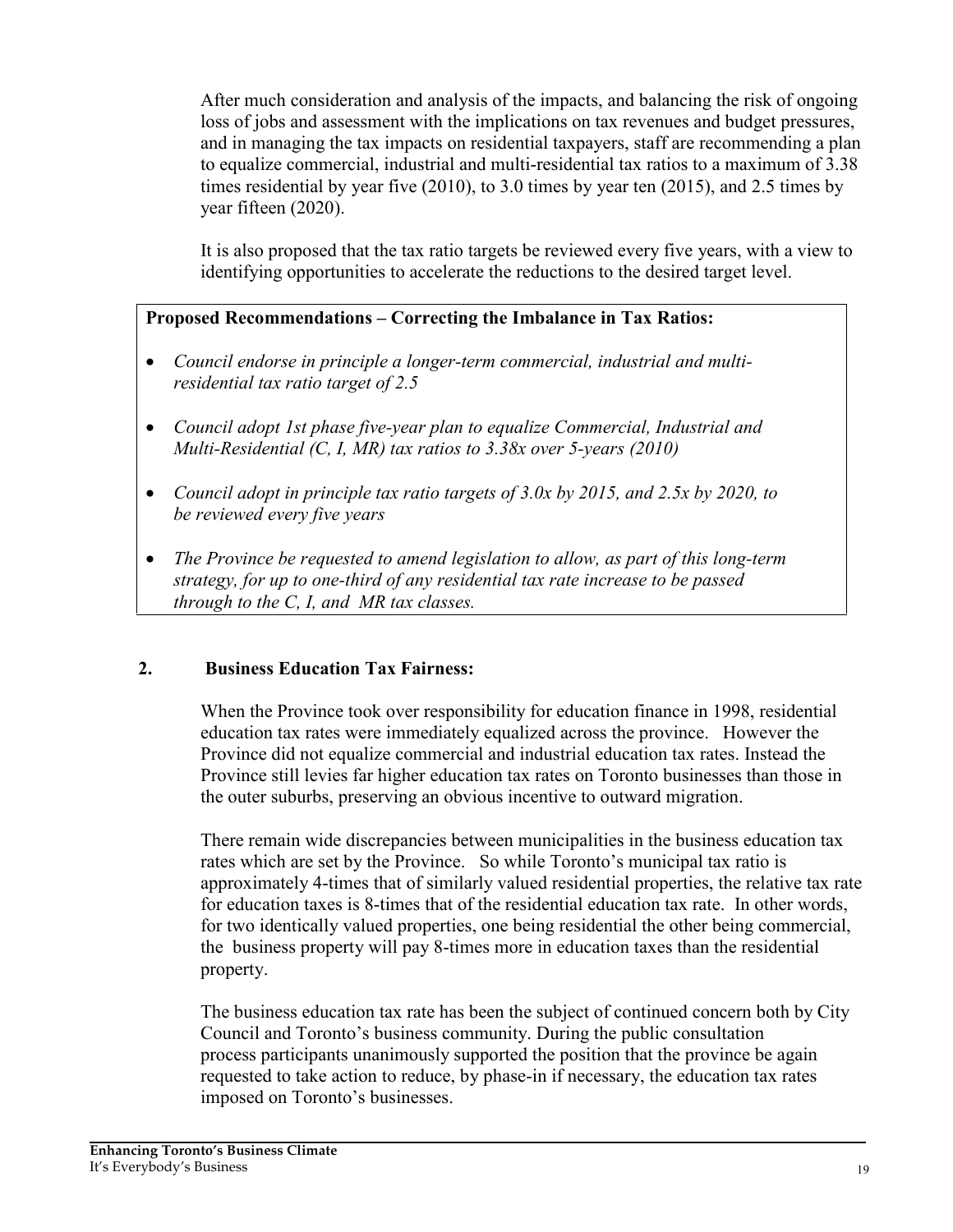When fully implemented, this initiative would reduce commercial and industrial taxes paid by Toronto's businesses by approximately \$120 million annually.

Existing tax rules ensure that any reduction in education tax rates would go directly to reducing the property taxes paid by businesses. It does not provide "tax room" to increase the municipal portion of business taxes – to do so would result in an increase in tax ratios.

City Staff recommends that the Province reduce its Toronto business education tax rates as part of a partnership. On its part the City will do its part to reduce the municipal portion of business tax rates. The reduction of business education taxes in Toronto from both partners, together with the City's other initiatives, will be a positive influence on Toronto's economic climate

### **Proposed Recommendation - Business Education Tax Fairness:**

The Province be again requested to reduce Toronto's business education tax rates  $\bullet$ to GTA average to create 'level playing field'.

#### $3.$ **Making Progress to CVA-Taxation (Capping & Clawback):**

In 1998, when current value assessment (CVA) was implemented on a province-wide basis, many commercial, industrial and multi-residential properties in Toronto would have experienced significant tax increases in the absence of any intervention. In fact, 37% of non-residential properties in Toronto would have faced tax increases in excess of 100%, and 54% of non-residential properties were more than 50% above or below their full-CVA level of taxation.

As a result, Provincial policymakers introduced a capping regime which limited CVArelated tax increases for commercial, industrial and multi-residential properties to 5% of a property's prior year's tax (a cap of 2.5% applied for 1998 through to 2000 in Toronto). However, with each reassessment, rising values have pushed some properties even further away from CVA, and it is now apparent that it will take decades to make any significant progress towards fair taxation.

Now, six-years since the implementation of CVA, there still remains 18% of properties facing tax increases in excess of 100% (verses 37% in 1998), and 29% of properties remain 50% above or below their full-CVA level of taxation (versus 24% in 1998). Because the City claws back tax decrease to fund the foregone revenue from the caps, this could mean that over 40% of non-residential properties will continue to pay more than their CVA-taxes for many years to come.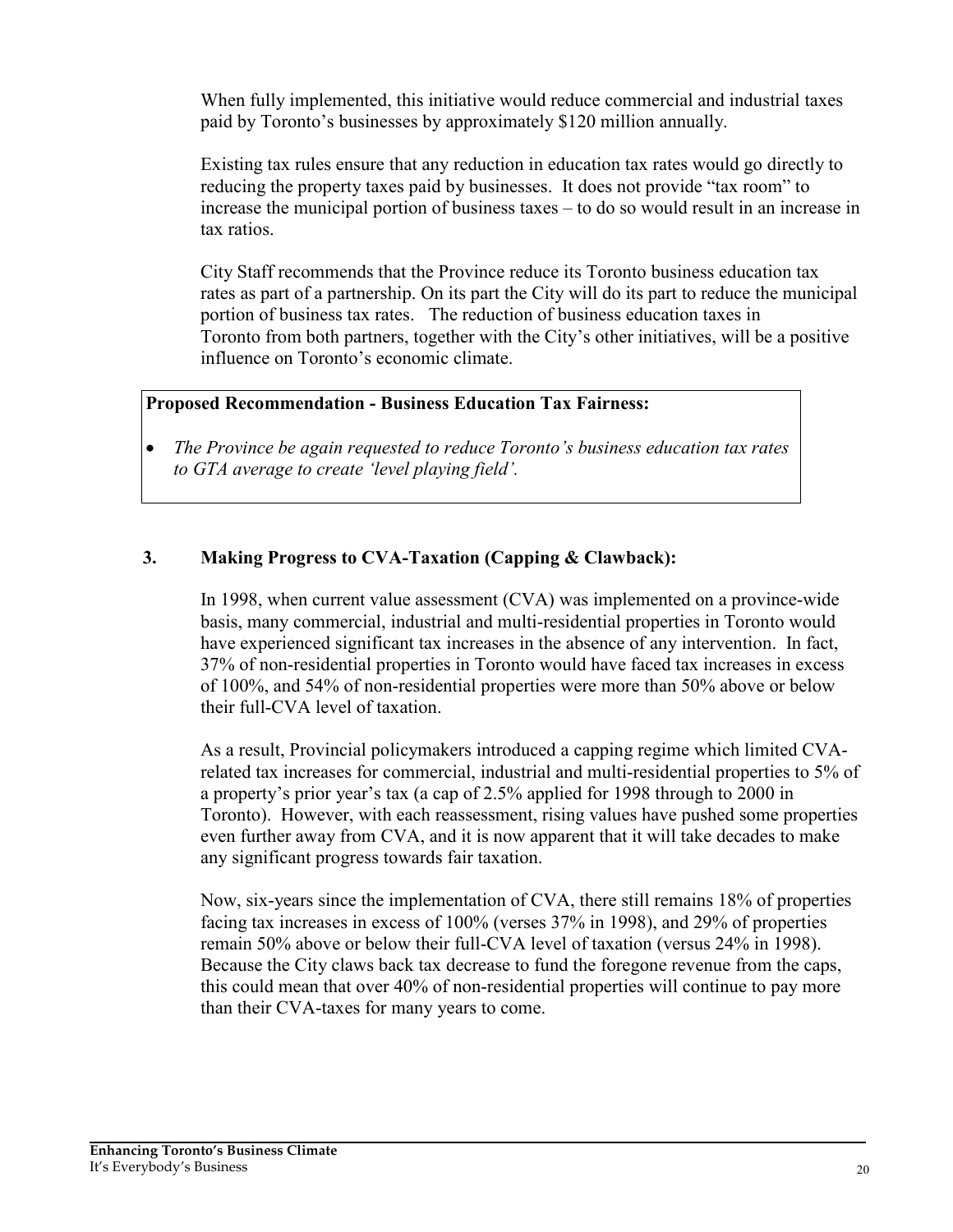Stakeholders and municipal tax administrators have identified several concerns with the capping program, including perpetuation of historical tax inequities, the very slow rate of progress towards CVA, and the complexity of the system that leads to a lack of transparency for property owners. The Chart below shows the variation in effective tax rates being paid by different property types, and variation even within property types.



### **Current Effective Tax Rates (distribution) Due to Capping Six-Years Since the Introduction of CVA**

In response to these concerns, the Province has made legislative changes to the *Municipal Act* to provide municipalities with two additional capping options in order to increase progress towards CVA. The additional options include:

- 1. increasing the amount of the annual cap to  $10\%$  of previous year's taxes
- 2. the option to base the cap of up to 5% on a property's full CVA-level taxes instead of the previous year's taxes.

These enhancements to the capping program are intended to allow municipalities to facilitate the transition to CVA while still maintaining a manageable pace of change for property owners. The Province also indicated its willingness to consider additional or alternate assessment stabilization measures as may be put forward during the consultation process. Leaving the decision as a municipal option allows local governments the opportunity to respond to local conditions.

A survey of major municipalities has revealed that most municipalities are planning to or already have adopted options that maximize the progress to CVA.

From the City's stakeholder consultation, most participants felt that progress to CVAtaxation needs to be accelerated to achieve equity in taxation levels between the different business property types, and that the current 5% limit on prior year's taxes is ineffective and will result in caps remaining in place for many properties for decades.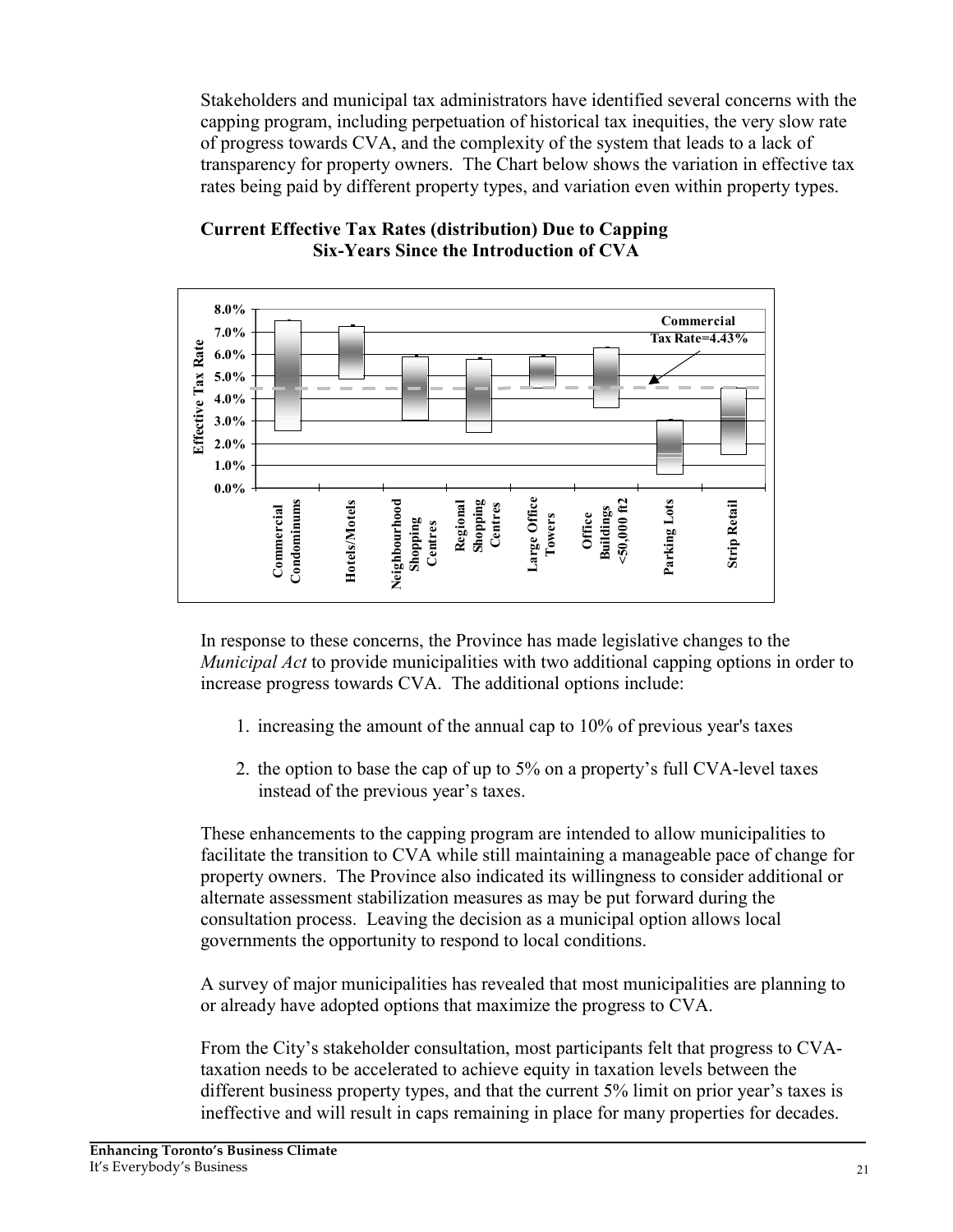Secondly, it was also generally acknowledged that in order to facilitate the transition to CVA, any changes to the capping program should have regard for maintaining a manageable pace of change for property owners. Small business represents a significant proportion of the properties that will experience additional tax increases through any accelerated capping program.

Under the status quo scenario (e.g.  $5\%$  cap on prior years' taxes), it is projected that it will take another seven years (2012) before half of the capped properties reach their full-CVA level of taxation, assuming all else remains constant. It is also estimated that it will take 17 years (2021) for 80% of capped properties to reach CVA, and 25 years (2030) for 95% to reach CVA. Strip and neighbourhood retail properties benefit the most through the existing capping protection, and as such, any alternative that accelerates the progress to full-CVA taxation will most impact these property types. Options for the protection of small business are discussed in the following section.

City staff recommends that the City utilize a 5% cap based on a property's full CVA tax (instead of being based on the prior year's tax). With respect to progress toward full-CVA taxation, this option is comparable to that of the alternate option  $(10\% \text{ cap on }$ prior year's tax) during the first ten years. After 10 years, however, the amount of taxes clawed-back under this option is lower, and assuming there is no significant volatility in future annual reassessment, this option will result in virtually all properties reaching full-CVA taxation within 20 years, with 95% of capped at full CVA within 15 years.

City staff recommends this option because it reduces the amount of taxes clawed-back. Also, it will effectively result in the phase-out of capping within 15 years, complementing the strategy to reduce the imbalance in tax ratios.

#### **Proposed Recommendation - Making Progress to CVA-Taxation:**

 $\bullet$ Phase-out of capping/clawback regime over 15 years by utilizing a capping limit of 5% of full CVA-taxes.

#### $\overline{4}$ . **Protection for Neighbourhood Retail:**

Discussions surrounding the special treatment or tax relief for specific sub-groups of properties is probably one of the more complex issues to be dealt with as part of any property tax policy reform initiative. The idea of providing preferential property tax treatment to small businesses is not new, having been previously raised by various stakeholders and in various forums (e.g. Marcel Beaubien's Review of the Property Assessment and Classification System (2002), and the City of Toronto's Business Reference Group (1999-2001).

The impetus for these discussions was that, with the introduction of CVA, small commercial storefront properties that had traditionally been under-assessed in relation to other commercial property were facing large tax increases due to CVA.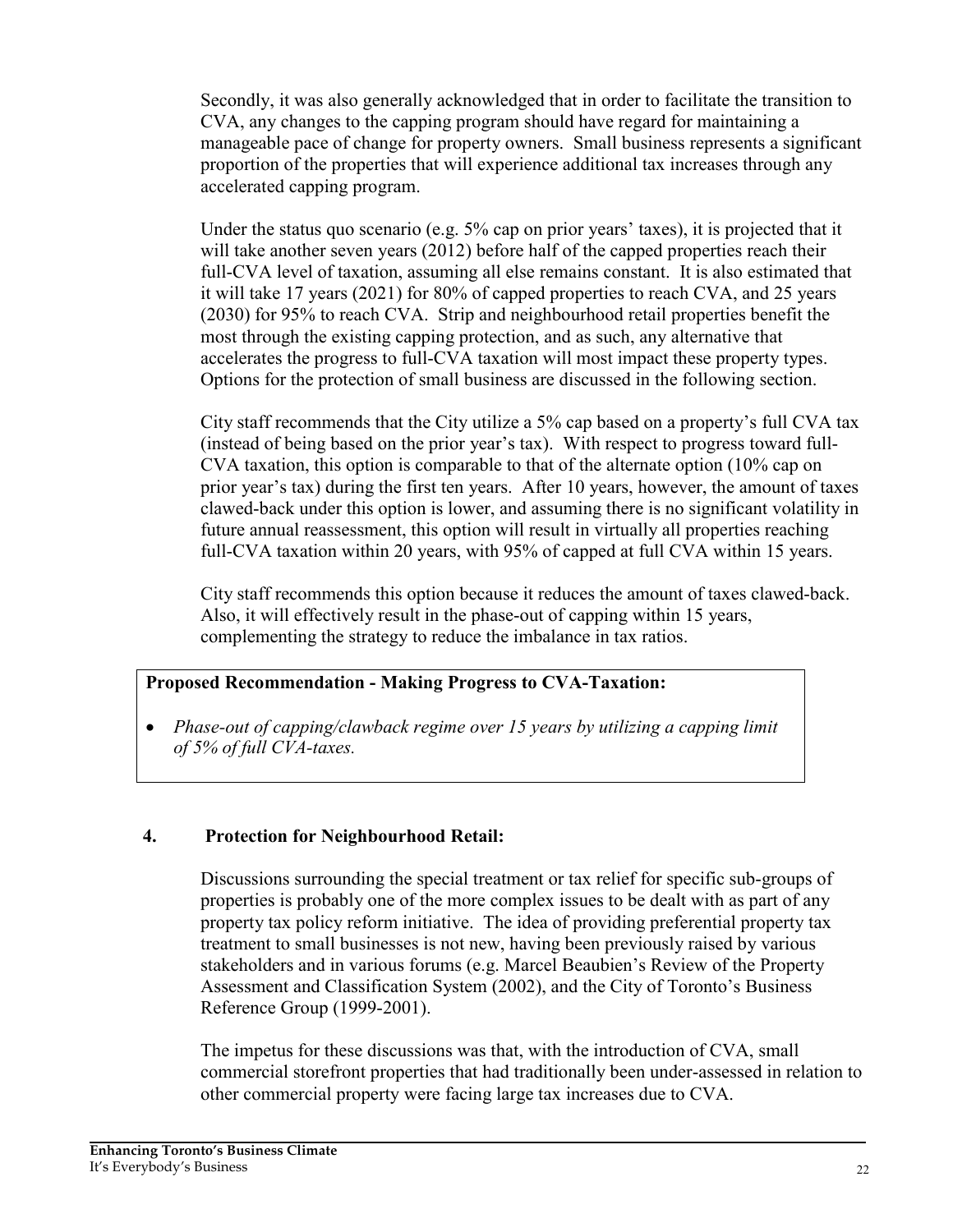In the absence of mitigating measures, more than half of these property types would have experienced tax increases greater than 100%. Ultimately, the imposition of caps on tax increases for all properties in the commercial, industrial and multi-residential classes effectively eliminated the immediate need to address CVA-related tax relief for small business properties.

There is no question that small retail is important to the communities within the City. Neighbourhood commercial contributes significantly to quality of lifestyle that is considered desirable by many and helps to generate value in adjacent residential communities. They are centres of leisure activity and provide shopping within walking distance of the majority of its patrons. The City's Official Plan promotes a strong and diverse retail sector by permitting a broad range of shopping opportunities for local residents and employees, and encourages traditional retail development along avenues and the establishment of a high quality pedestrian environment.

Other reasons given for supporting and protecting neighbourhood retail include:

- encouraging community streetscapes with small neighbourhood shops
- $\mathbf{r}$  . reducing the tax burden on small businesses in an effort to sustain and promote economic development
- to provide relief to small business properties that are facing assessment-related  $\blacksquare$ tax increases as a result of the assessment-related tax decreases that are being experienced by large business properties (e.g. to mitigate the tax shift from large office towers onto small properties)

On a go-forward basis, in the context of a longer-term tax policy vision for the City of Toronto, it is the strip retail/neighbourhood retail properties that will most be affected by changes to the existing capping regime, and it is for this reason that a re-examination of options for these property types is warranted. The adjacent chart shows the average tax impacts that would be felt by the various property types by moving to full CVA taxation. It shows that, in the absence of intervention, strip retail as a class will experience a tax increase of \$77 million, or 54% on average.

|                                  | No.        | 2004 Taxes | <b>Current CVA</b> | Current CVA Impact |            |
|----------------------------------|------------|------------|--------------------|--------------------|------------|
|                                  | Properties | Paid (\$M) | Destination (\$M)  | (SM / %)           |            |
| Com. Condominium                 | 2,866      | \$23.5     | \$21.4             | (S2.1)             | $(8.9\%)$  |
| Hotel/Motel                      | 336        | \$93.9     | \$70.5             | (\$23.3)           | $(24.9\%)$ |
| Large Office Towers              | 40         | \$450.9    | \$429.0            | $(\$21.9)$         | $(4.9\%)$  |
| Neighbourhood Shopping           | 954        | \$210.7    | \$200.4            | (\$10.3)           | $(4.9\%)$  |
| Centres                          |            |            |                    |                    |            |
| Office Building <50,000 ft2      | 1,263      | \$549.2    | \$482.3            | $(\$67.0)$         | $(12.2\%)$ |
| Other                            | 3,750      | \$248.4    | \$257.3            | \$9.0              | 3.6%       |
| Parking Lots                     | 306        | \$12.9     | \$39.9             | \$27.0             | 209.5%     |
| <b>Regional Shopping Centres</b> | 15         | \$126.6    | \$136.8            | \$10.2             | 8.0%       |
| Retail/Strip Retail              | 13,600     | \$143.1    | \$220.5            | \$77.5             | 54.2%      |
| <b>Total All Commercial</b>      | 31,502     | \$2,155.3  | \$2,155.3          | \$0.0              | $0.0\%$    |

### **Tax Impact of Moving to Full CVA Taxes**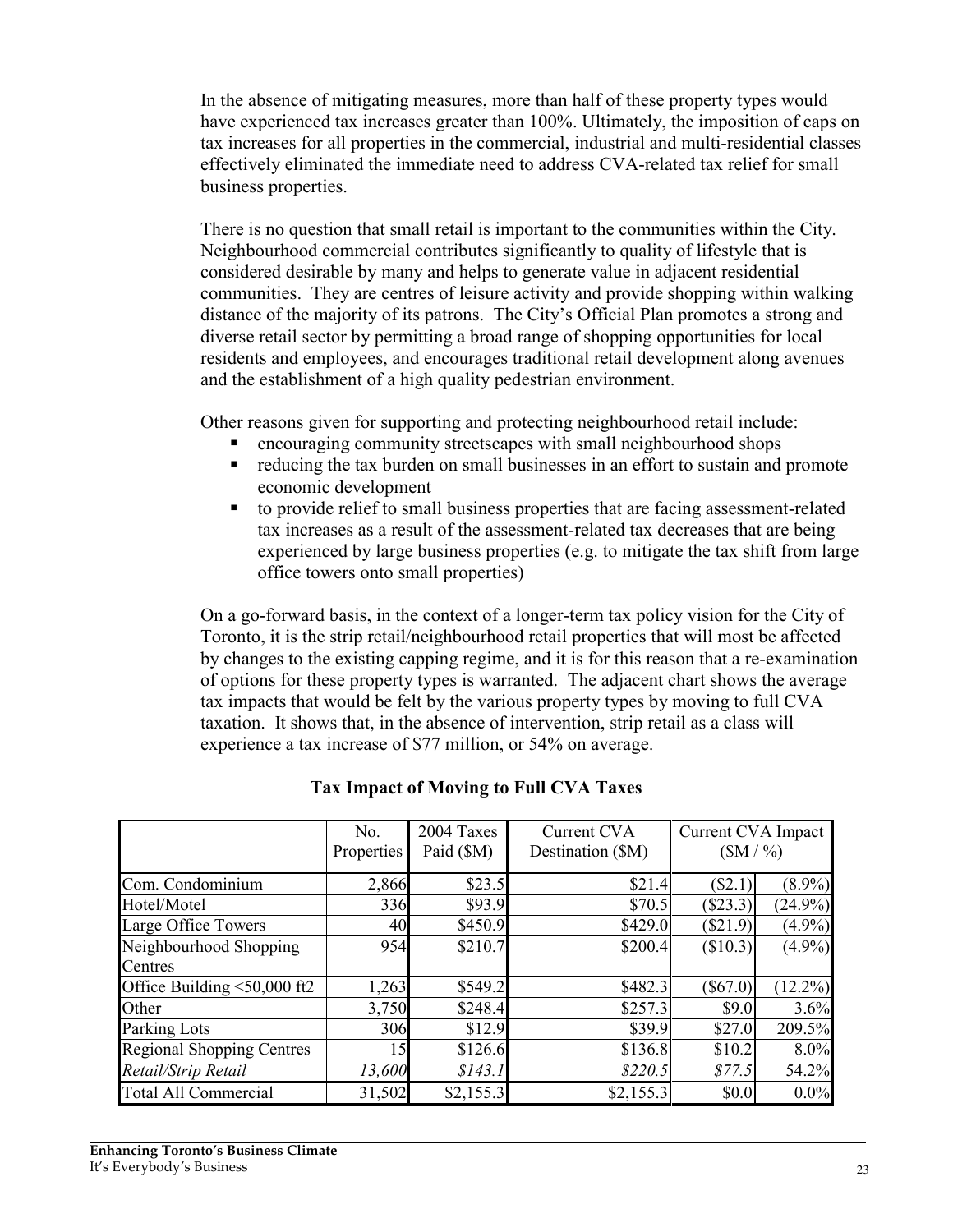There are several significant issues to be reviewed in respect of creating a small business class. Firstly, there is a definitional issue. There is neither consensus nor a

uniform definition of what constitutes a "small business" or "small retail" establishment. In all likelihood, any definition will inadvertently include properties that should not be included, and inadvertently exclude properties that should be included

Secondly, there may be structural issues pertaining to the information contained in the property assessment rolls. The current assessment and taxation system assigns assessed values and taxes to the property

Some of the issues to be addressed include:

- tax rate target? (e.g.  $2x$  res, less than  $2x$  $\bullet$  $res?)$
- time frame? (immediate vs. gradual?)
- funding? (within class vs. general who qualifies
- revenue?)
- budgetary tax increase? (none? .. same as commercial? .. same as residential?)
- capping  $&$  clawback (none?  $\ldots$  same as all commercial? .. different than rest of commercial?)

as whole, whereas, the majority of businesses are tenants in multi-tenanted properties.

Furthermore, the property tax liability rests with the property owner, who through the lease, apportions and collects taxes from the individual tenants (subject to the capping/clawback rules). This may present some problems in finding a mechanism to deliver any such property relief to specific individual tenants within a multi-tenanted building.

The issue of relief for small businesses became most divisive when it came to the issue of identifying a source of funding for any such relief. While most stakeholders did not sternly object to relief for small business, they were adamant that such relief not be funded by way of increasing the already high taxes on other businesses.

Others noted that a differential tax rate would only result in creating further inequities in the property tax system – that it could result in different taxes being imposed on two identical businesses depending on whether they were located in a "neighbourhood" retail" property or say in an office building.

Specific proposals to assist neighbourhood retail that were made during the City's public consultations included:

- 1. using the existing 'Optional Classes'
- 2. creating a separate property class or sub-class for "small business" or "neighbourhood commercial" properties
- 3. imposing graduated tax rates to apply lower tax rates to lower-valued business properties
- 4. using geographic boundaries to determine which properties would be eligible, such as Business Improvement Areas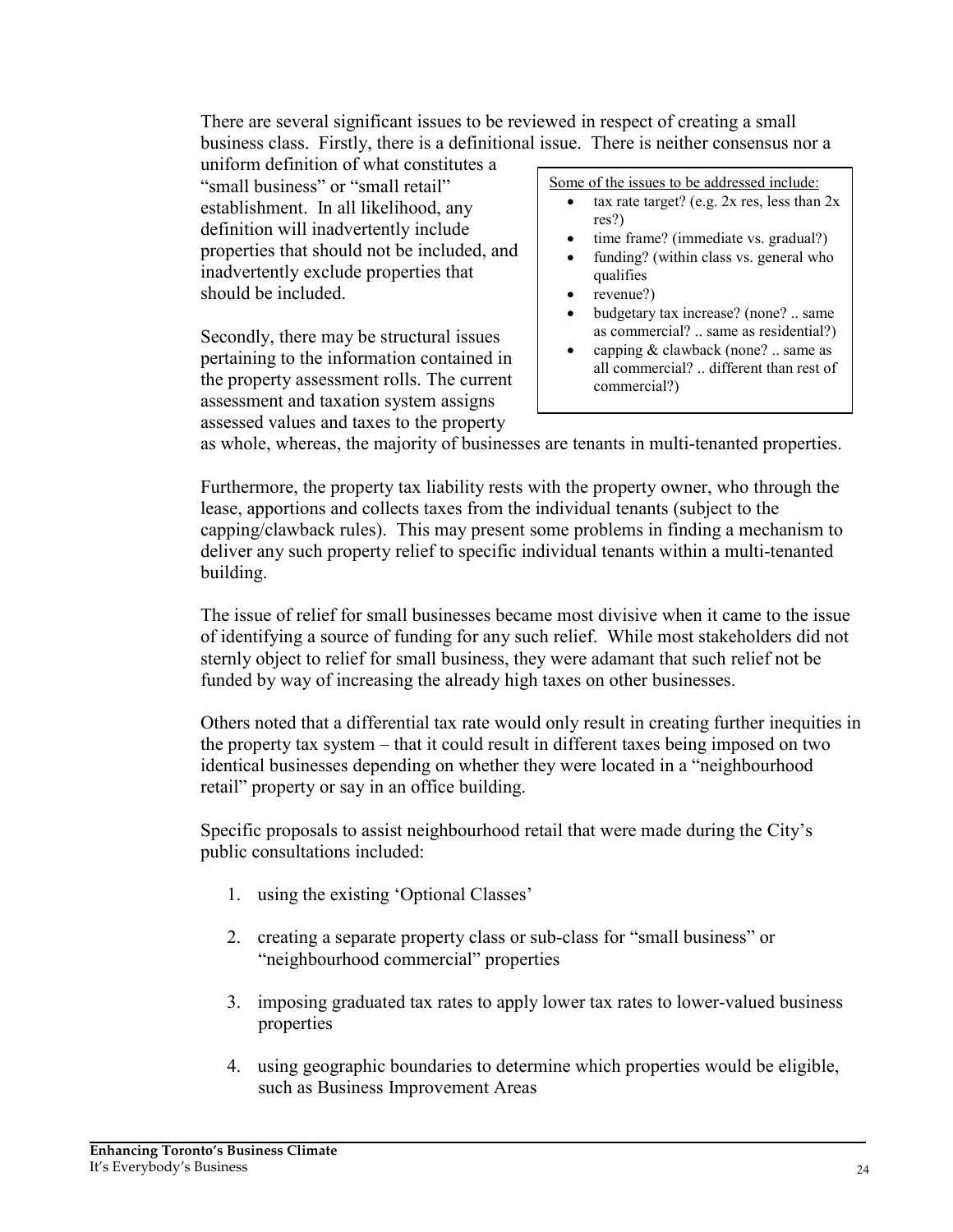5. various other non-specific proposal such as definitions based on physical characteristics of properties (e.g. street frontage with no more than three storeys), or using a variety of means tests such as number of employees.

| These options are more fully described below: |
|-----------------------------------------------|
|-----------------------------------------------|

| Option           | Description                             | Pro's                              | Con's                                  |
|------------------|-----------------------------------------|------------------------------------|----------------------------------------|
| 1. Optional      | Existing legislation allows             | -available in                      | - 'Residual                            |
| Class            | municipalities the option to adopt the  | existing legislation               | Commercial'                            |
|                  | following five optional commercial      | -optional classes                  | optional class too                     |
|                  | classes: Large Office, Shopping         | already defined and                | broad, making                          |
|                  | Centres, Parking Lots, Large            | identified in                      | targeted tax relief                    |
|                  | Theatres, and, Large Sports Facilities. | assessment roll:                   | neighbourhood retail                   |
|                  | Properties not in one of the above      | - could be                         | ineffective                            |
|                  | classes falls into the Residual         | implemented in                     |                                        |
|                  | Commercial Class. Most small retail     | 2006                               |                                        |
|                  | would fall into the Residual            |                                    |                                        |
|                  | Commercial Class                        |                                    |                                        |
| 2. Separate      | The Minister of Finance could be        | - can be more                      | - MPAC property                        |
| Property         | requested to make a regulation          | specifically targeted              | code may not yet be                    |
| Class            | prescribing new classes of properties.  | at types of                        | at 'appealable<br>standard' for 2006   |
|                  | The assessment roll provides property   | neighbourhood<br>retail            | taxation year                          |
|                  | codes identifying the primary physical  | - existing property                | - regulation required                  |
|                  | use of the property. Approximately      | code identifiers in                | defining eligible                      |
|                  | 41% of properties in the Commercial     | assessment roll                    | property codes                         |
|                  | class are included in the Retail        |                                    |                                        |
|                  | property codes $(471, 410,$ and $472)$  |                                    |                                        |
|                  |                                         |                                    |                                        |
| 3.               | Existing legislation allows             | -available in                      | - applies to all                       |
| Graduated        | municipalities the option to adopt up   | existing legislation               | commercial                             |
| <b>Tax Rates</b> | to three 'bands' of assessment to       | - all properties                   | properties - funding                   |
|                  | which lower tax rates could apply to    | benefit from lower                 | impact can be                          |
|                  | the lower portions of assessment.       | rate on 1 <sup>st</sup> portion of | significant for                        |
|                  |                                         | assessment; avoids                 | meaningful relief                      |
|                  |                                         | definitional issue                 | - if funded within                     |
|                  |                                         | - could be                         | $class - higher tax$                   |
|                  |                                         | implemented in<br>2006             | rates for larger<br>properties and the |
|                  |                                         |                                    | small businesses                       |
|                  |                                         |                                    | located within it                      |
|                  |                                         |                                    |                                        |
| $\overline{4}$ . | Legislation would be required to        | - BIA boundaries                   | - Boundary issues -                    |
| Geographic       | prescribe new classes of properties     | already defined                    | continual pressure to                  |
| Areas            | based on geographic location and        | - could be                         | expand eligible                        |
|                  | physical characteristics.               | implemented in                     | boundaries to include                  |
|                  | E.g. within BIA, less than 15,000 sq.   | 2006 if defined as in              | more properties                        |
|                  | ft, not in office or shopping centre    | <b>BIA</b>                         | - regulation required                  |
|                  | classes                                 |                                    | defining eligibility                   |
|                  |                                         |                                    |                                        |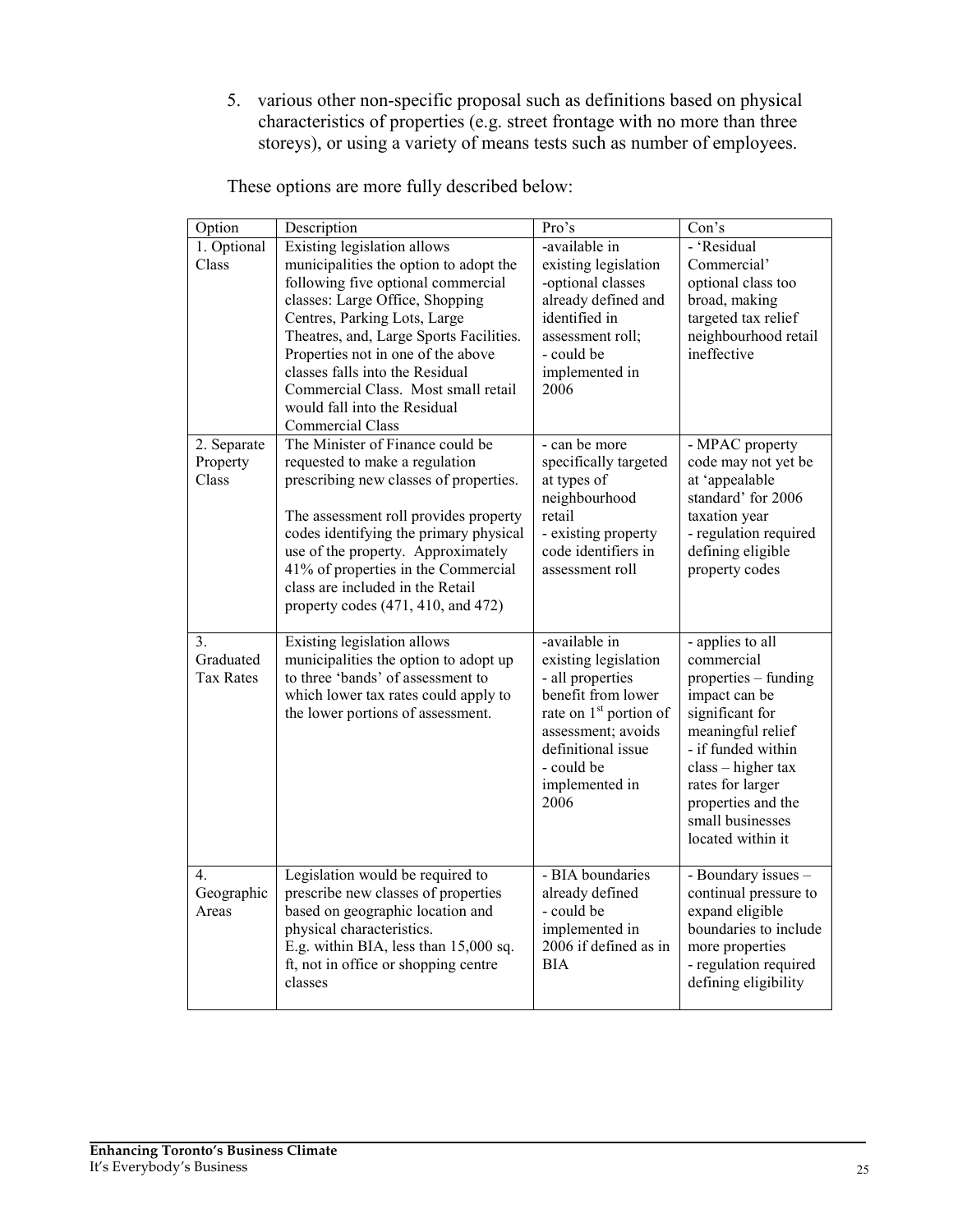### **Optional Property Class:**

Existing legislation allows municipalities the option to adopt by way of by-law certain optional classes of the commercial class. The available optional classes are:

- $\bullet$  the Large Theatre Class (more than 1,000 seats)
- Large Office Class (greater than  $25,000$  ft. sq.)
- Large Shopping Centre Class (greater than  $25,000$  ft. sq.)
- Large Sports Facilities, and
- Parking Lots

Properties that do not fall into one of these classes are included in the 'Residual' commercial class. The make-up of the residual class, in terms off assessed value, includes offices less than 25,000 ft. sq. (15%), industrial uses within commercial (18%), neighbourhood shopping centres  $(10\%)$ , and hotels  $(7\%)$ .

Most strip retail/neighbourhood retail properties fall into the residual class, representing 20% of this optional class. In terms of number of properties, the residual class accounts for approximately twenty-five thousand properties of the total of thirty-one thousand commercial properties on the assessment roll.

Staff analysis has indicated that the use of optional classes would not be an effective way to provide a lower tax burden for "small retail business", as this group represents only a small portion of the residual class.

### **Separate Property Class:**

Defining a separate property class for neighbourhood retail is problematic in that there was no consensus or uniform definition of what constitutes a "small business" or "small retail" establishment. The various eligibility criteria's put forward were usually met exceptions that should be included and of examples of types of businesses that would inadvertently be included.

The objectives behind the proposals submitted by the various stakeholders are not synonymous. Some stakeholders want to see broad-based tax relief provided to all small businesses, recognizing the importance and fragility of the small business sector in our economy, while others are only seeking to confer a benefit on a particular category of properties.

Related to definitional issues, the Municipal Property Assessment Corporation (MPAC) has been undertaking a review of its inventory of property codes with the goal of better identifying and defining property types. This project has now been completed and will be put in effect for the assessment roll for the 2006 taxation year.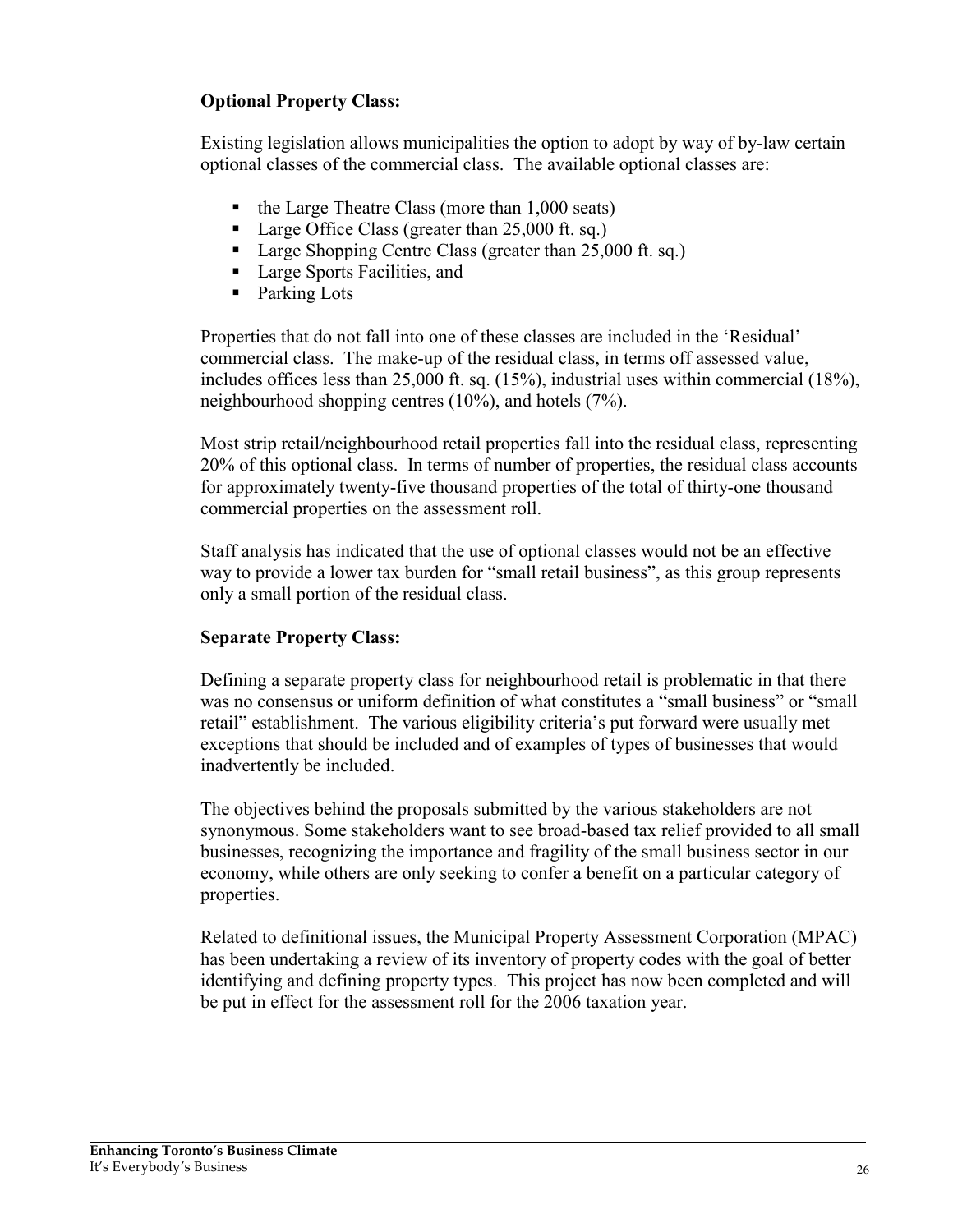This review has included more precise definitions for property types such as:

- Retail one storey, under  $10,000$  square feet
- Retail or Office with residential units above or behind, under 10,000 square feet, street or onsite parking
- Retain with Office less than  $10,000$  square feet, with Offices above

Targeted tax relief for these property types could be implemented as early as the 2006 taxation year.

### **Graduated Tax Rates:**

Existing legislation allows for up to three tax rates within the commercial class, with lower tax rates for lower valued commercial properties. Graduated tax rates can be used to provide limited relief to lower valued properties, but does present some challenges.

For one, because this is broad-brush approach, as every property benefits from the lower rate on the first assessment portion, the cost of relief can be very expensive. For example, if a tax rate of two-times residential were desired for the first \$500,000 of property value, then this would represent a funding requirement of approximately \$100 million, which would have to come from other sources (i.e. a general tax increase), or from increasing the already high tax rate on balance of commercial assessment (i.e. a 21% tax increase on commercial).

For another, this approach can also result in inequitable treatment of similar properties. For example, for two identical small businesses, the one who chooses to locate in a higher valued building will pay a higher tax rate. Furthermore, properties on the most successful retail strips in the city would likely be provided very little protection by graduated tax rates.

A graduated tax rate program could be implemented for the 2006 taxation year.

### **Geographic / Physical Characteristics:**

Various proposals based on geographic considerations were also considered. Such examples included that, to receive tax relief consideration, the property must be within a Business Improvement Area (BIA), be say 15,000 square feet or less, and not be in the Shopping Centre or Office Building classes.

Staff have estimated that above criteria would encompass approximately 5,200 of the City's 32,000 commercial properties. Such a program would be implemented by way of an application and review process.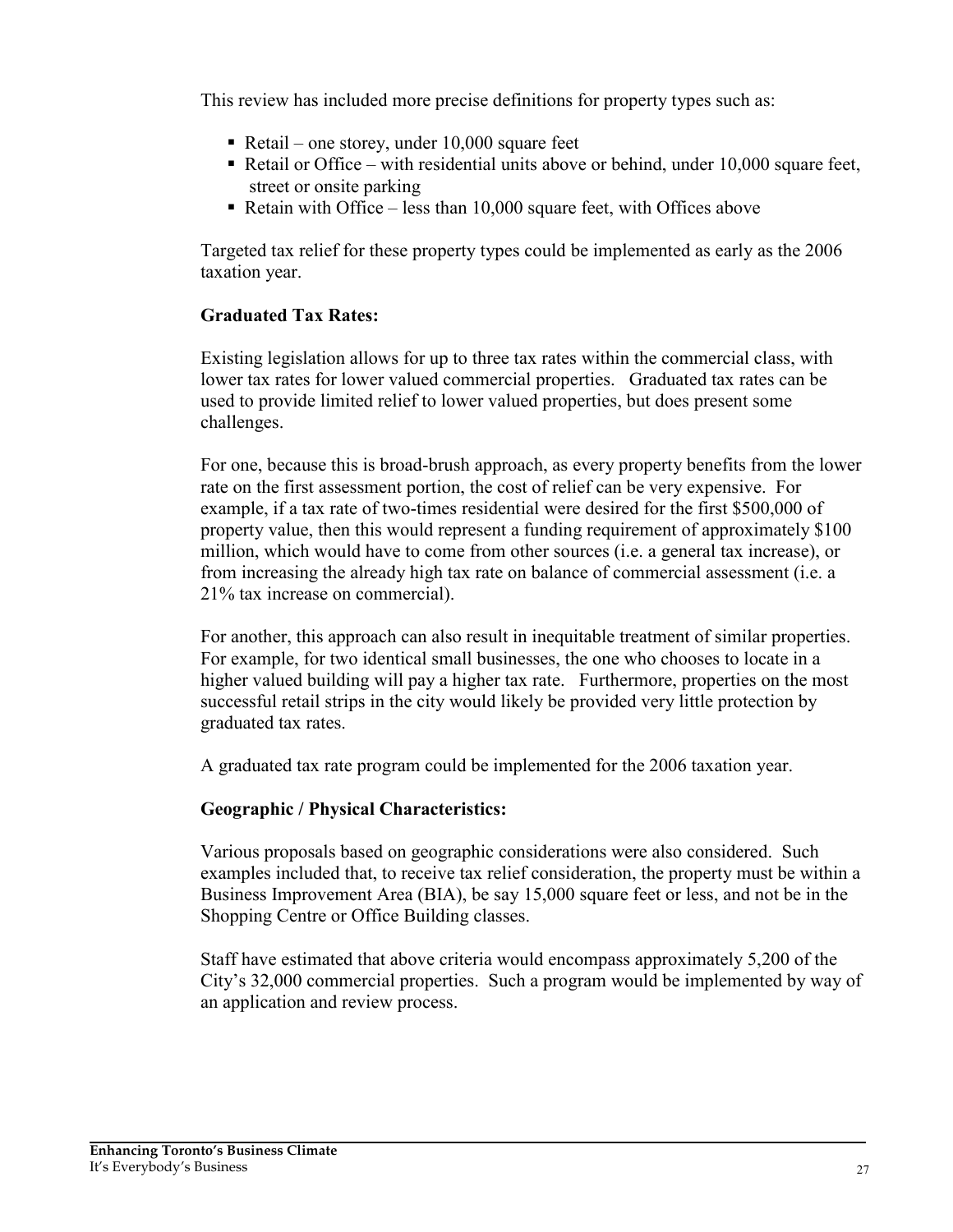### **Equity in Property Taxation for all Businesses:**

The issue of tax relief for small business was the most divisive and complex matter that staff have had to consider as part of the broader tax policy review. There is no one solution that addresses all of the concerns, and any recommendation will be met with criticism by one group or another.

Staff are of the opinion that property taxes are not the ideal vehicle for promoting or bonusing one business verses another, and are advocating that in the long-run, the tax policies adopted by Council should be based on the principle of achieving equity and fairness for all properties. Over the long-term, the recommended tax ratio correction largely avoids the need for subsidy of one property type over another. It is intended that, in fifteen years, all commercial (and industrial and multi-residential for that matter) will be taxed at the lower rate of 2.5 times the residential rate.

Nonetheless, staff do recognize that, in the short term, neighbourhood retail will be affected by a slight acceleration in CVA-related tax increases that will arise from the recommended changes to the capping regime. To mitigate these impacts, staff are supporting that a separate class be established for neigbourhood retail, and that tax ratio target of 2.5 times residential be achieved in 10 years for this class, as compared to the rest of commercial.

This relief is projected to result in a \$40 million cumulative reduction in property taxes that would otherwise be paid by the neighbourhood retail. Funding for this relief in the amount of \$4 million annually would be from general revenue, resulting in a 0.2% annual tax increase pressure on residential and 0.07% on non-residential.

### Proposed Recommendation - Tax Relief for Neighbourhood Retail:

- $\bullet$ The Province be requested to create a new neighbourhood retail class and MPAC be requested to identify an d re-classify properties eligible for this class in the City of Toronto;
- $\bullet$ Council endorse in principle an accelerated phase-in over a maximum 10-year period commencing in 2006 in the reduction the municipal tax rate for the neighbourhood retail property class to 2.5-times the municipal residential tax rate; and,
- $\bullet$ Funding for the reduction in the municipal tax rate for the neighbourhood retail property class be provided for, commencing in the 2006 operating budget, by way of a municipal tax rate increase of 0.2% on the residential property class  $(\sim 33m)$ and 0.07% on the non-residential classes  $(\sim \frac{S}{m})$  in the years 2006-2014 inclusive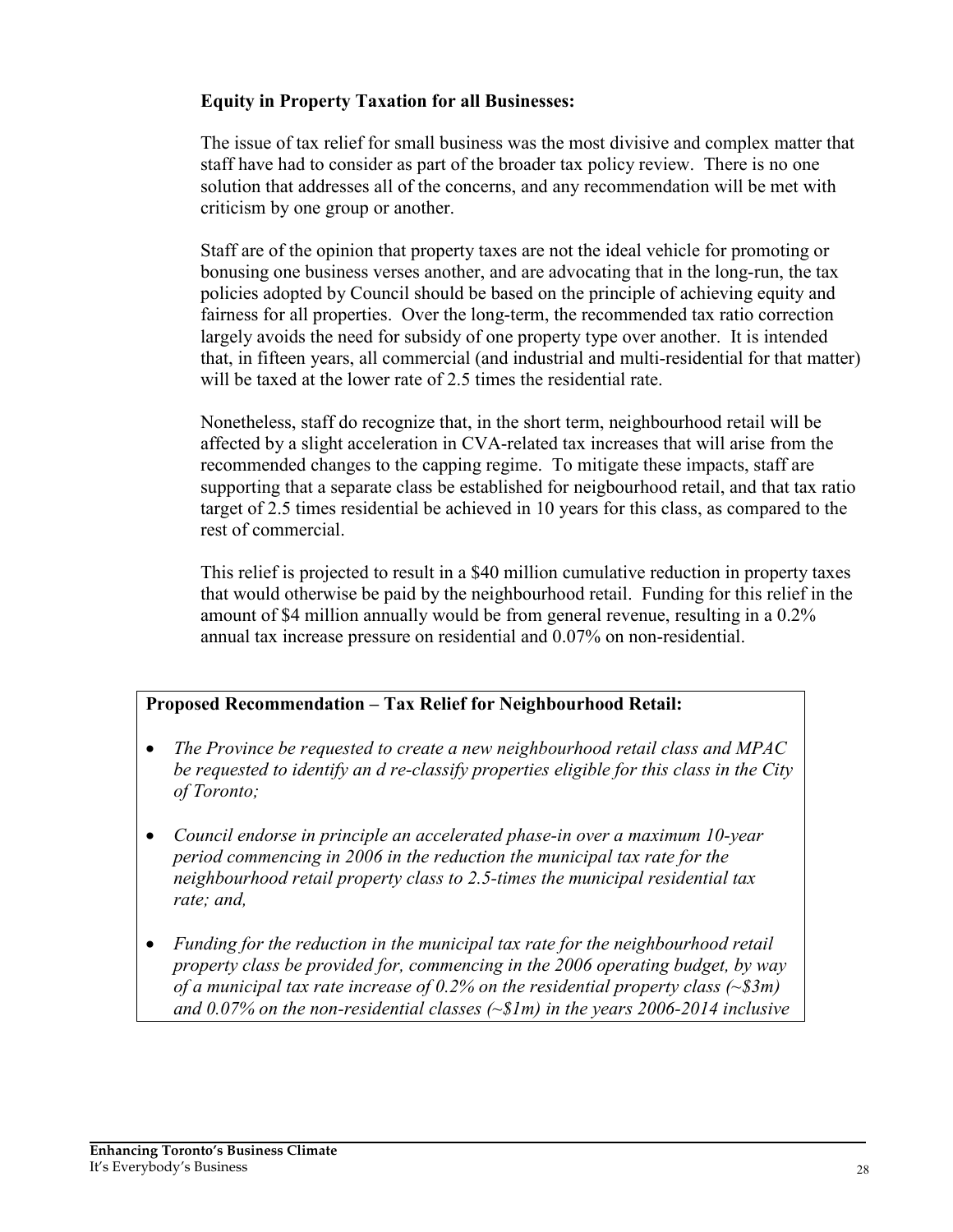#### 5. **Tax Rebate Program for Heritage Properties**

The *Municipal Act*, 2001, provides for a municipality to establish a program to provide tax reductions or refunds in respect of eligible heritage property. To be eligible, a heritage property, or portion of a property, must be designated under the *Ontario Heritage Act* and that is subject to an easement agreement with the municipality or with the Ontario Heritage Foundation, or an agreement with the municipality respecting the preservation and maintenance of the property or portion thereof.

In 2002, Council adopted a program under this provision for a heritage property tax rebate program based upon a 40% rebate of the total municipal and education taxes payable (up to a maximum of \$500,000 per year) for eligible heritage properties or portions thereof.

The implementation of the proposed rebate program was subject to the Province enacting amending legislation to enable Council to increase property tax rates in the commercial, industrial and multi-residential classes to the extent necessary to fund heritage tax rebates from within their respective classes. This program specific legislation has not been enacted.

During the Tax Policy public consultations held this past summer, support for the heritage tax rebate program was clearly voiced with the opinion that the program be implemented as soon as possible, recognizing the benefit heritage properties have for the residents of the City, and the extra costs associated with the preservation of such buildings.

Staff are recommending the Heritage Tax Rebate Program be initiated in 2006, initially limited to the eight National Historic Registered properties, at a cost of \$1.2 million annually, with a full roll-out of the program for all eligible designated heritage properties (approximately 150 properties) in 2007 at an estimated cost of \$4 million annually.

#### Proposed Recommendation – Tax Rebate Program for Heritage Properties:

 $\bullet$ Recommend funding in the amount of \$1.2 million be made in 2006 to commence the program first for national historic sites, and an amount of \$4.0 million in 2007 to include all eligible heritage properties, by way of a municipal tax rate increase on the residential property class of 0.06% in 2006 and 0.13% in 2007 (0.03% and  $0.07\%$  on the non-residential classes)

#### 6. Lower tax rate for new office, hotel, and industrial construction (2.5x Res.)

One tax policy option that deserves careful consideration is to set the tax rate for new office, hotel and industrial buildings at the target levels (i.e. 2.5x residential as outlined in the core principles section) as soon as they are constructed.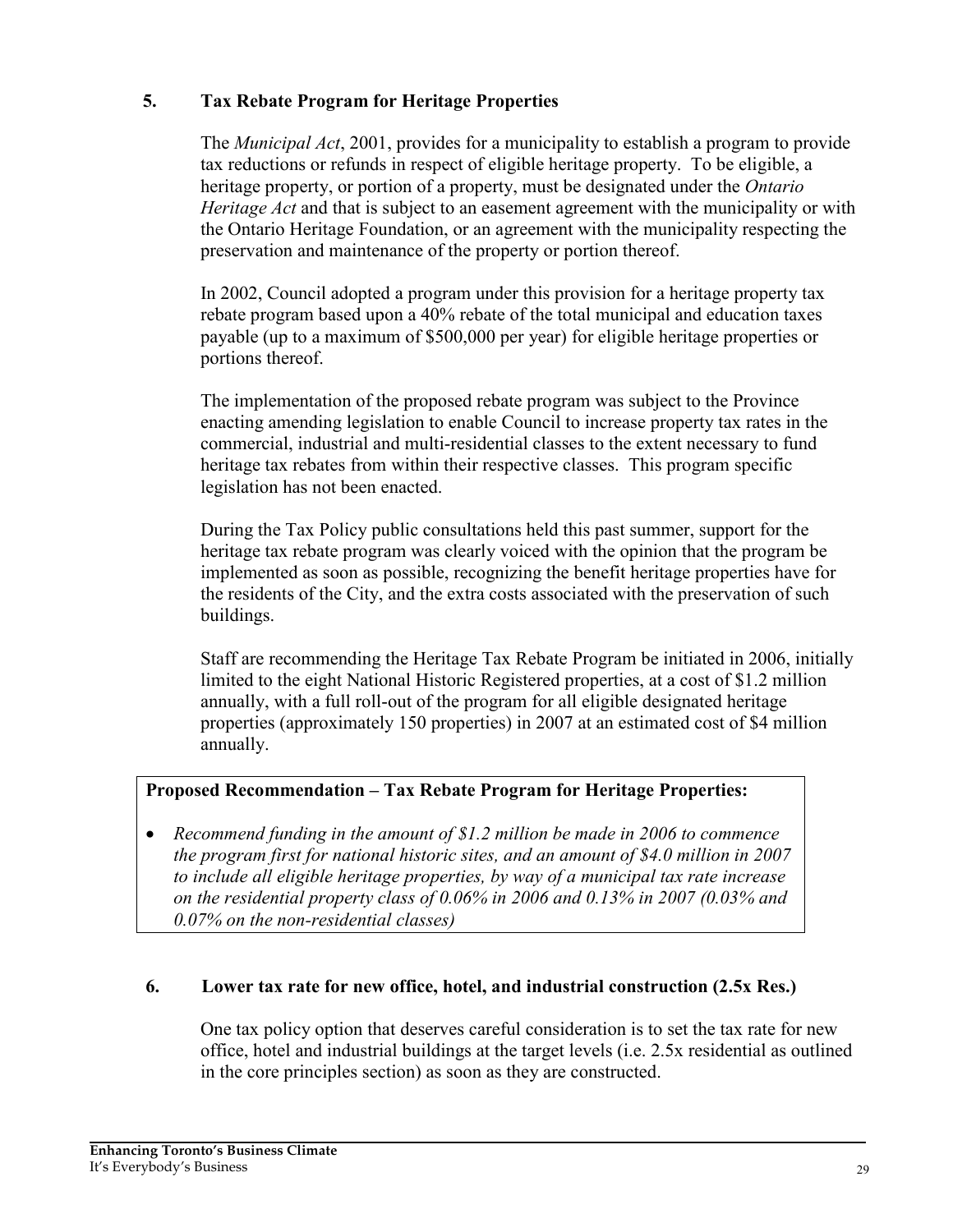This program may help bring new buildings on-stream sooner than would occur in the absence of this program.

If Council adopts the timetable for addressing the tax ration imbalance within the City. these tax reductions for new buildings would be for a relatively short time, which would moderate concerns from the owners of existing buildings.

In order to create a win-win situation for the owners of existing buildings. Council should also commit to using the additional taxes generated by new buildings that benefit from this program to lower overall C&I tax rates.

#### $7.$ Tax abatement for vacant portion of new office during initial lease-up period

One of the impediments to constructing a major new office tower in downtown Toronto is the uncertainty regarding the lease-up period. Before construction of a new office building can start, a lead tenant must be secured. However, a building is typically not 100% pre-leased. Therefore, the developer must include in his/her cash flow projections an allowance for the carrying cost of the vacant space until it is leased. Property tax levels in the City of Toronto are higher than in the surrounding 905 regions; therefore, the carrying cost of vacant space during lease-up is greater in the City of Toronto than in the 905 suburbs.

The existing Assessment Act and regulations provide for a 30% tax rebate for vacant commercial space. The proposal in this report would increase that rebate (perhaps to 100% of taxes payable) for vacant space that has never been leased and occupied. Once the building is fully leased, it would be levied taxes at the same rate as existing office buildings.

This relatively modest incentive for the developers of new office buildings is an attractive low cost city-building initiative. From a messaging point of view it also shows that the City is willing to be a "partner" in the decision to build additional office space and is willing to share some of the upfront risk.

#### 8. New tenant business tax credit equal to the existing vacancy allowance

Unlike proposals 7 and 10, which are incentives to encourage the construction/development of new commercial and industrial space, this initiative is directed at attracting new tenants and thereby encouraging new development and assessment growth.

A new tenant credit (perhaps equal to the tax credit for vacant space) could be structured by treating office/hotel/industrial space occupied by a qualified new tenant, as if it were vacant for a specified period of time.

Since the existing tax system provides a 30% tax rebate for vacant commercial space and a 35% rebate for vacant industrial space, this measure would have no cost to the City, if the space would have sat empty in the absence of the new business locating in Toronto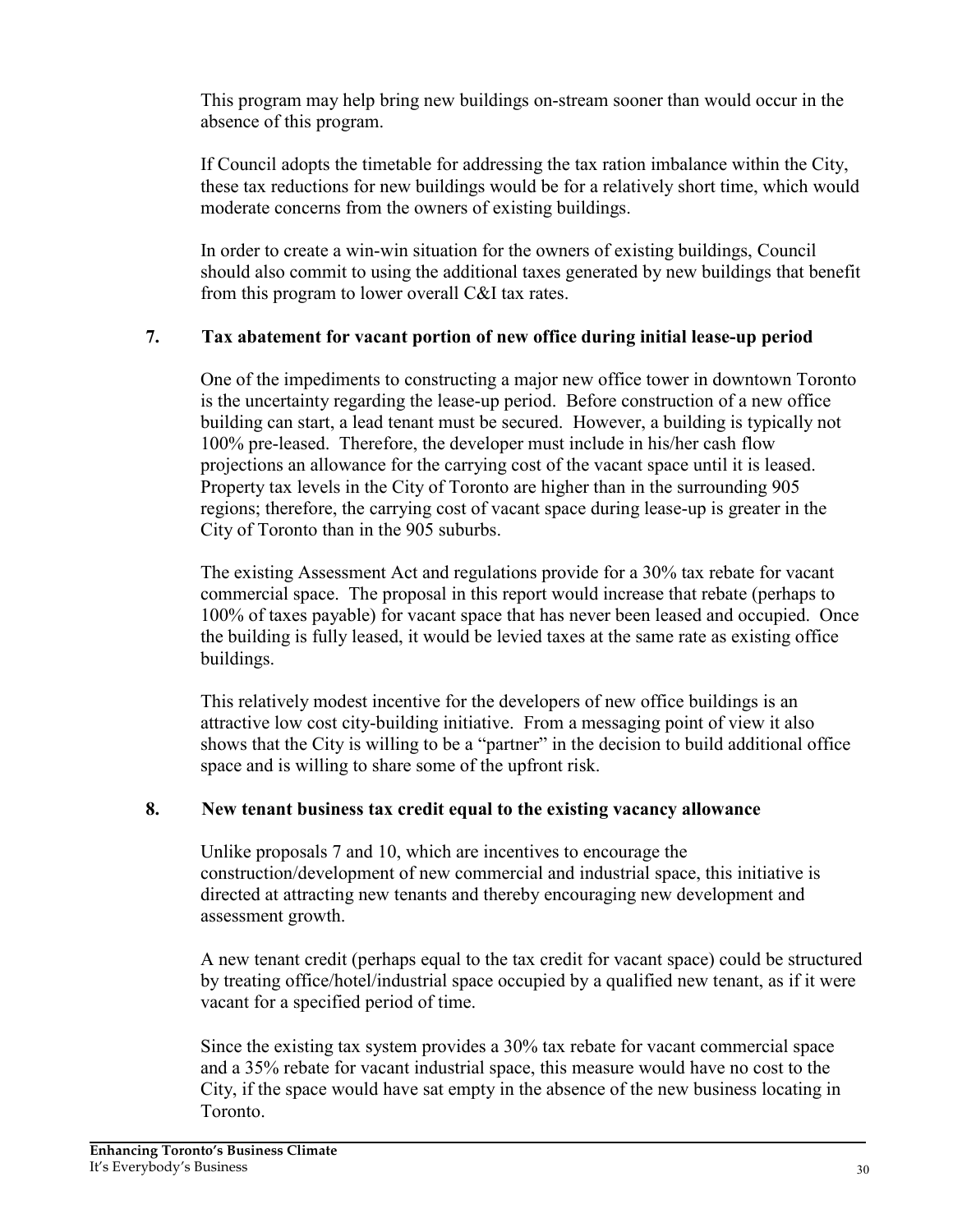A difficulty with the new business tax credit is how to ensure that the firms would not have come to Toronto without the program. Since it is very difficult to devise hard and fast criteria, these programs are usually negotiated as one-off "deals", which is a very expensive and time-consuming process with potential transparency issues. As many American jurisdictions have also learned, it is difficult to say "no" to an existing business that threatens to leave unless it is treated the same as new businesses.

If these programs are successful in attracting new businesses to Toronto, the demand for office space will increase, reducing vacancy rates and increasing net rents, which will increase development activity in the long-run.

#### $9<sub>1</sub>$ **Expand Tax Increment Equivalent Grant (TIEG) program in Community Improvement Plan (CIP) areas**

An incentive that is permitted under current legislation is Tax Increment Equivalent Grants, which are typically targeted at specific areas. The New Toronto Community Improvement Plan (CIP) contains a pilot program of tax incremental grants, where businesses that make specified investments receive a grant that is equal to a portion of the increase in municipal taxes that results from their investment.

The portion of the incremental tax revenues eligible for the grant typically declines to zero over some period of time (ten years in the case of South Etobicoke). The grants are funded entirely from new incremental tax revenues. The balance of new tax revenue, after paying out the grants, contribute to the City's overall tax revenues arising from new assessment growth.

Tax Incremental Financing (TIF) plans have been used in many municipalities in the United States to revitalize blighted areas and clean up severely contaminated sites. A key consideration in designing an effective area specific program would be to limit the number of areas and to ensure that they are effectively aligned with designated employment areas in the Official Plan.

Since these are area-specific programs that are implemented in the context of a comprehensive Community Improvement Plan, their implementation is typically part of an area-specific land use planning process. CIPs are currently under-consideration for the East Bayfront area to stimulate development on the waterfront. It is proposed to continue to consider TIEG programs as part of a comprehensive approach to stimulate job creation and assessment growth in designated employment areas.

#### 10. Waive building permit fees for new office, hotel and industrial development

Waiving building permit fees for new office, hotel and industrial development is a modest but cost-effective incentive to stimulate the construction of new office and industrial buildings. It is similar to the existing development charge exemption for nonretail commercial and industrial buildings. However, we cannot implement this measure without permission from the Province, since the Building Code Act does not grant the City specific authority to do so.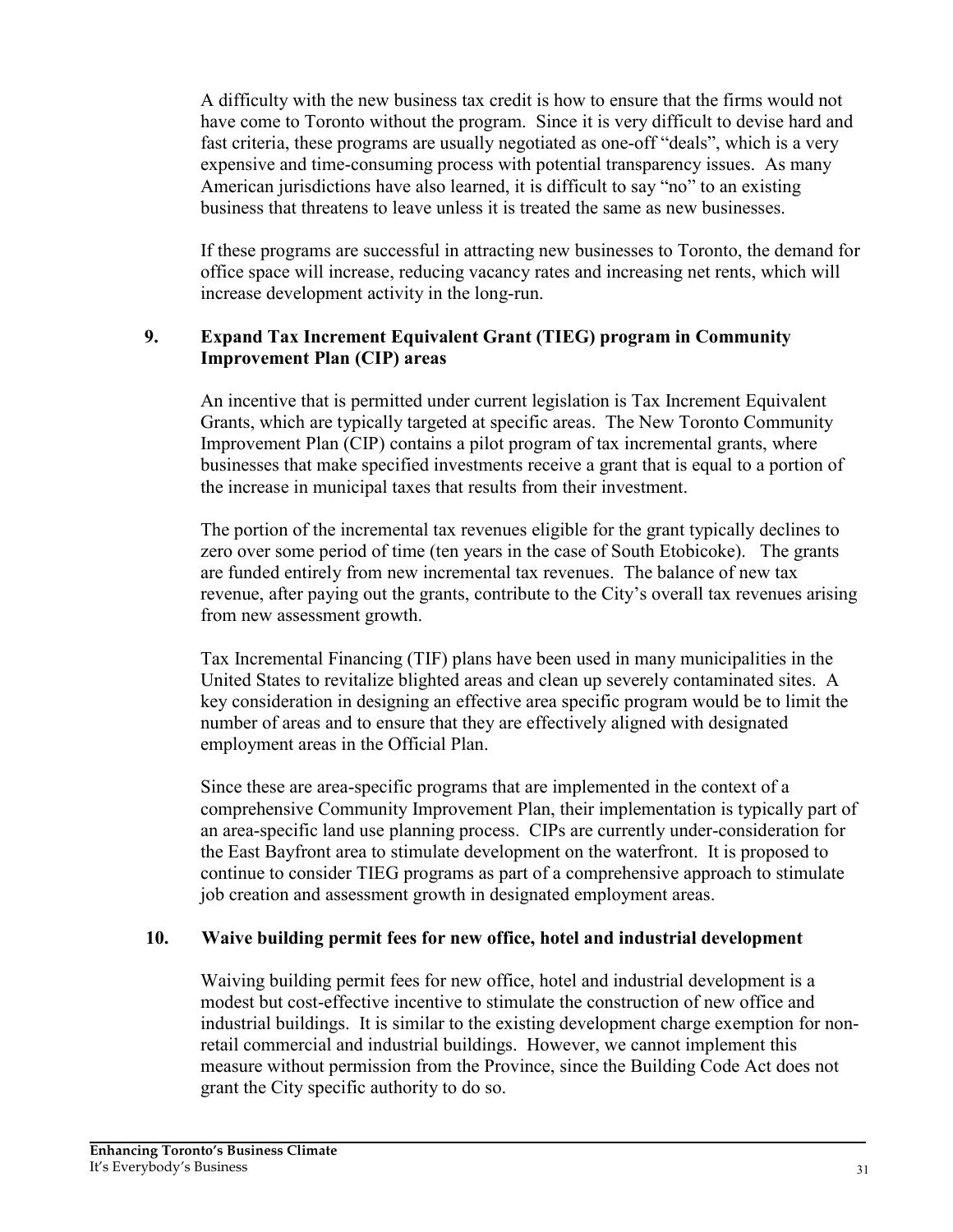The Building Code Act only says that municipalities cannot collect more in building permit fees, than they spend on processing building permit applications.

Waiving permit fees is a cost-effective strategy because it reduces the up-front costs of development. Developers typically have higher borrowing rates than the City. Therefore, they discount future considerations (for example, future tax abatements) at a higher rate than the City. For the same net present value to the City, a reduction in upfront fees will, therefore, have greater impact on new construction than a property tax abatement that is spread out over the next ten or twenty years.

A policy to exempt non-retail, commercial and industrial development from building permit fees would be consistent with the "City Building" initiative and with the City's development charges policy, which exempts all non-retail business development.

The major issue with regard to waiving permit fees is the potential foregone short-term revenue (up to \$12 million annually in commercial and industrial building permit fees). Implementing this incentive would reduce the Buildings Division estimated revenue from issuing permits and would have to be replaced. It is expected that in the short to medium term, i.e. immediately following construction (2-3 years), this targeted incentive would increase the City's tax base and therefore be a net fiscal benefit to the City.

## **Non-Tax Policy Initiatives**

Aligning municipal and provincial property taxes and user fees to encourage, rather than discourage, job creation and assessment growth is an essential prerequisite to ensuring the City's long-term fiscal health and improving the quality of life for Toronto residents. As well there are a number of complementary and synergistic initiatives that could usefully compliment the actions recommended in this report.

#### 11. Invest in proactive programs to stimulate job creation by anchoring existing jobs and firms

Small and medium sized enterprises (SMEs) account for about 80% of employment in the City. Assisting business start-ups and subsequently helping them to expand is key to job creation. It is estimated that 75% of small businesses fail in their first three years. Therefore, improving their survival rate by even a small amount can have a large impact on the level of economic activity in the City.

Providing support to Business Improvement Areas is another proven and cost-effective economic development initiative. BIA's are an important mechanism to leverage public investments in streetscape improvements and facilitate cooperation by local merchants in revitalizing retail strips in the city.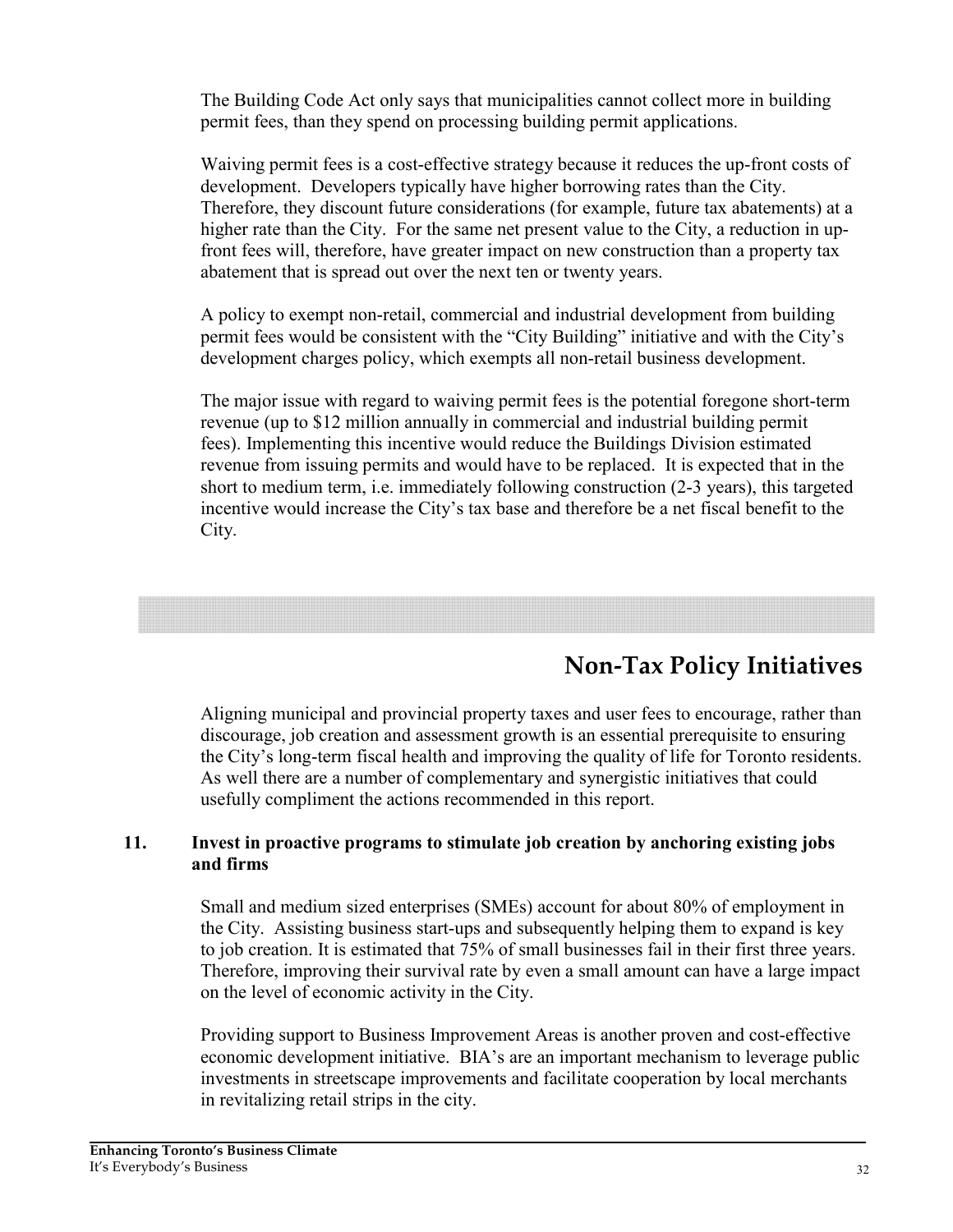Export industries account for a smaller percentage of employment within the City, but are critical to sustaining economic growth because they bring new wealth into the City which, in turn, supports the local economy.

The City can play an effective role in advocating for federal and provincial policies and programs that help to strengthen and expand key industry clusters.

Existing industry cluster groups, such as the Film Board, Toronto Financial Services Alliance, and Toronto Biotechnology Initiative/MaRS have been successful in bringing all orders of government together with private sector firms, universities, colleges and other stakeholders to collaboratively develop and implement initiatives designed to strengthen and advance the industry in Toronto.

Toronto has a highly educated, highly skilled and culturally diverse labour force that provides a strong foundation for future economic growth, however, we are under utilizing many of these skills, particularly in regard to youth and immigrants. We need to strengthen linkages to the City diverse communities, proactively market the wealth of talent and skills available within the City, and help employers recognize and assess these skills.

#### $12.$ Stimulate investment, revitalization and assessment growth

Streamline the Development and Building Approval Process: In March 2002, City Council established the Development Review Task Force to oversee the streamlining of all development review processes. As many of the stakeholders who were consulted regarding tax policy indicated, this reform is crucial to the City's economic growth, our competitive edge and our quality of life. This initiative commenced by reviewing our planning procedures with the goals of creating:

- a co-ordinated, inter-departmental one-window approach to service delivery
- streamlined application review processes for quicker approval times with target  $\bullet$ timeframes
- clear service level expectations, including new ways of doing business  $\bullet$
- clarity and transparency around submission requirements and development  $\bullet$ standards
- better quality application submissions  $\bullet$

The STAR (Streamlining The Application Review) process was implemented by the City in early 2003. STAR establishes criteria for the streaming of most planning applications and sets target timelines for their resolution.

The STAR process establishes clear service level expectations, a co-ordinated approach to reviewing applications and clearly defined roles and lines of communication for City staff. Through harmonization, a one-window opportunity has been created by the City to facilitate development applications.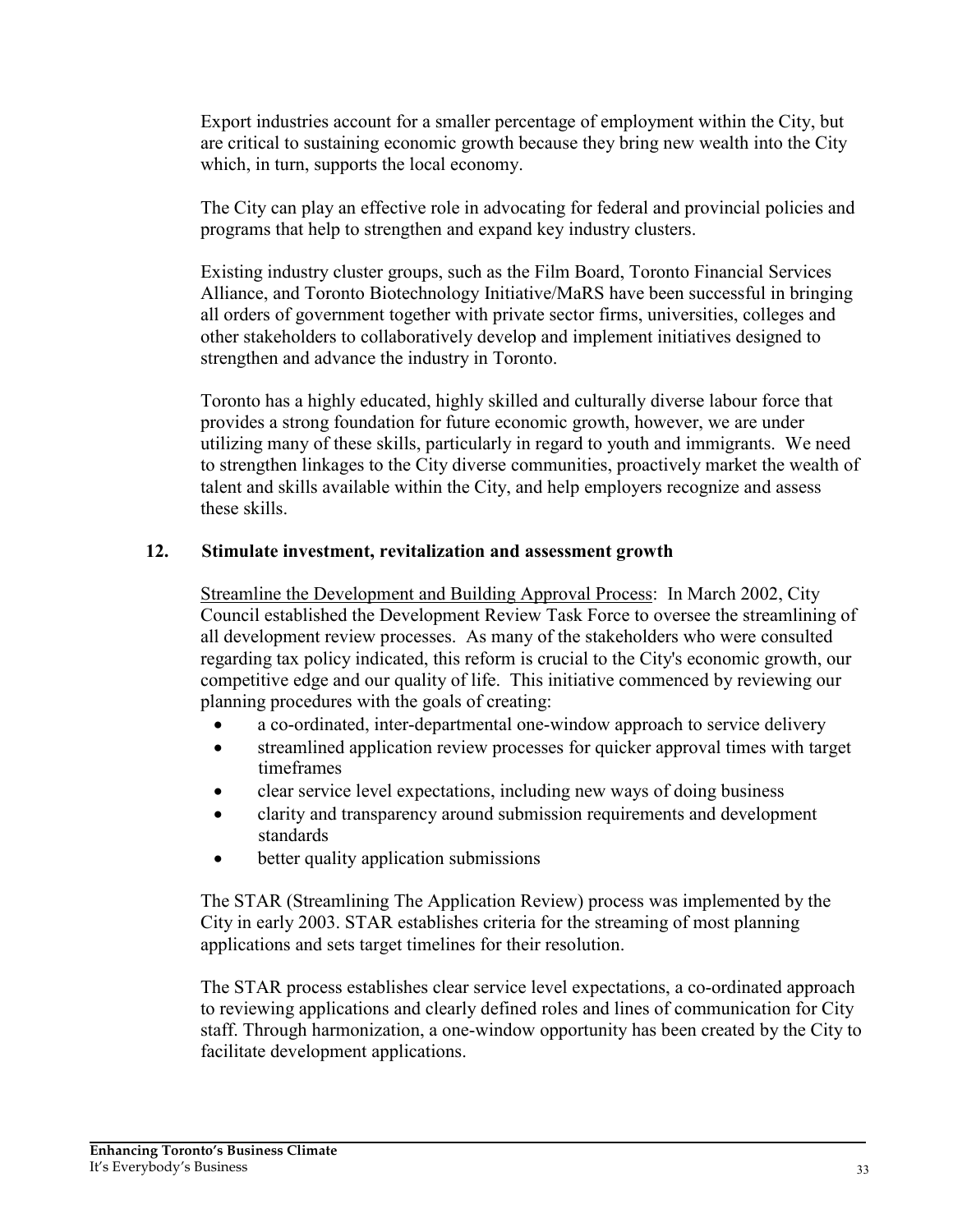Improvements will provide clearer service level expectations, more certainty for staff and the development industry through the introduction of standards, a team approach to high value, high impact applications that include good cross-divisional communications and greater flexibility in managing workloads.

The 2005 City budget also included funds to hire an additional 37 staff in the Buildings Division to comply with the new and shorter service time frames introduced by amendments to the Building Code Act. Finally as an administrative matter, it may be possible to give priority to development applications that have a substantial office, hotel or industrial component. However, it may be easier to fast-track expansions and renovations than new projects, as there is a public consultation process with statutory notice requirements for most new projects.

Enhance Ouality of Place: We must invest in Toronto's quality of place. Although Toronto remains a relatively clean, safe, friendly city, the quality of the urban environment has noticeably diminished over the last decade. Much of the physical, social and community infrastructure that helped make Toronto 'the city that works' is in urgent need of renewal. In setting priorities, consideration should be given to investments that can be leveraged to create jobs and attract additional investment.

Partnerships with Federal and Provincial Governments: Improve service to business by better coordination with other orders of government. Recent initiatives at both the provincial and federal level provide an opportunity for the City to directly engage other orders of government in issues that impact on the city.

These issues include infrastructure finance, immigration, international trade, education, social services and other public policy areas critically important to economic growth that are vested with the federal or provincial governments. It would be mutually beneficial to cooperatively develop policies and programs to stimulate economic activity.

#### 13. **Promote the Toronto 'Brand' Locally and Internationally**

The 'Toronto unlimited' brand, launched in June 2005, must be promoted to establish a positive, attractive image within Canada and internationally. Toronto is in many ways a model city for the world - particularly in terms of diversity, imagination and creativity however research shows that Toronto has a limited identity around the world. This lack of awareness about the City and its attributes limits our economic growth reducing employment opportunities and the generation of new assessment dollars.

In today's global economy, Toronto competes with major urban centres around the world for tourism, trade and investment. A comprehensive program to reinforce Toronto's identity in local, national, and international markets is required to capitalize on the value of the brand work completed to date and ensure Toronto is 'on the radar screen' when investment decisions are being made.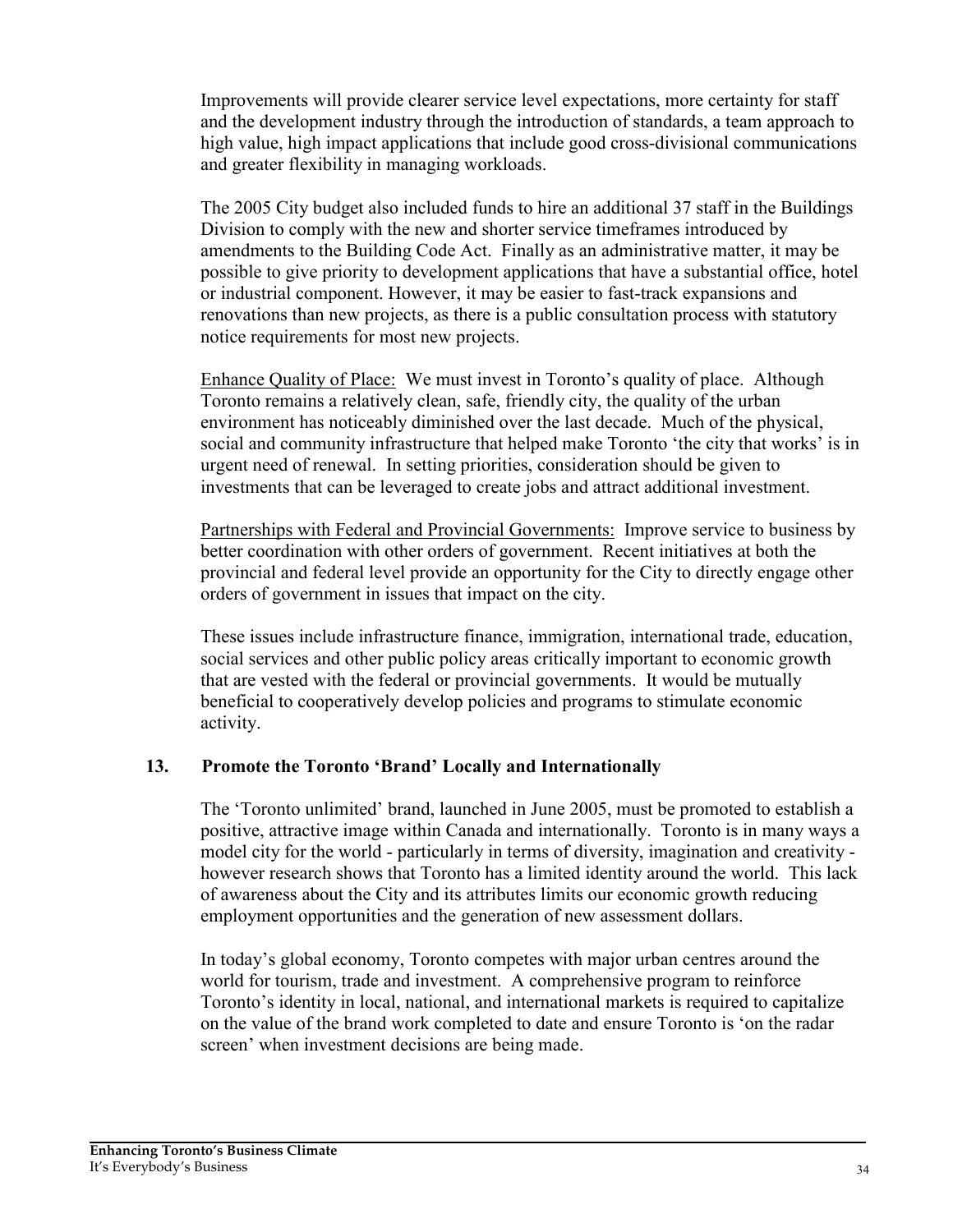In addition to stimulating economic activity, these campaigns should serve to establish and strengthen the sense of 'pride of place' among Toronto residents and local businesses. The City should seek to expand the reach of these campaigns and lever its resources by engaging partners as ambassadors to carry its message to the world.

#### 14. Initiate business focused outreach and engagement program

In today's dynamic, fast-paced economic environment, success requires the active participation of employers, investors, labour, educators, community groups and the public at large as well as all orders of government. Mechanisms to ensure ongoing community engagement and a collaborative, rather than a siloed approach, to policy and program development will help ensure timely implementation of plans that have broad based support.

We must be proactive about business and job retention, expansion and attraction. Business owners, small, medium and large, should feel that their contribution to the community is valued and their voice is heard at City Hall. Outreach programs should be expanded to solicit advice and address concerns.

A Mayor's Business Roundtable would provide an excellent and proven forum to establish and strengthen partnerships to address areas of broad public import. Various options exist to the composition and structure of such a business engagement vehicle, including the structuring of working groups to address particular issues such as joint marketing of Toronto's attributes as a headquarter/office market (including packaging of tax, incentives and non-tax value-added programs).

An Interdivisional Economic Growth staff team would engage City Divisions in collaborative and integrated decision-making to evaluate and improve programs and services to meet the needs of business. This initiative would be designed to strengthen relationships with the business community and build support for City initiatives (e.g. Neighbourhoods at Risk, Clean & Beautiful City). It would also be an effective tool to help establish a more innovative and holistic approach to problem solving within the City's administration.

Implementation of a comprehensive communication strategy to ensure all stakeholders and the public are aware of the core, long-term principles and directions to be adopted by Council, will be critical to success.

The market is expected to respond positively when the recommendations put forward in this report are implemented. Business location decisions are often based on incomplete information; therefore, perceptions can be as important as reality.

Being perceived as a high-cost location may result in being screened out at a very preliminary stage in the site-selection process. Since real estate investments are longlived assets, the decision to make an investment today must consider not only the existing economic environment, but also how that environment is likely to change over the next ten or twenty years. Being perceived as a "business-friendly" municipality can, therefore, be a very powerful incentive for attracting new investment.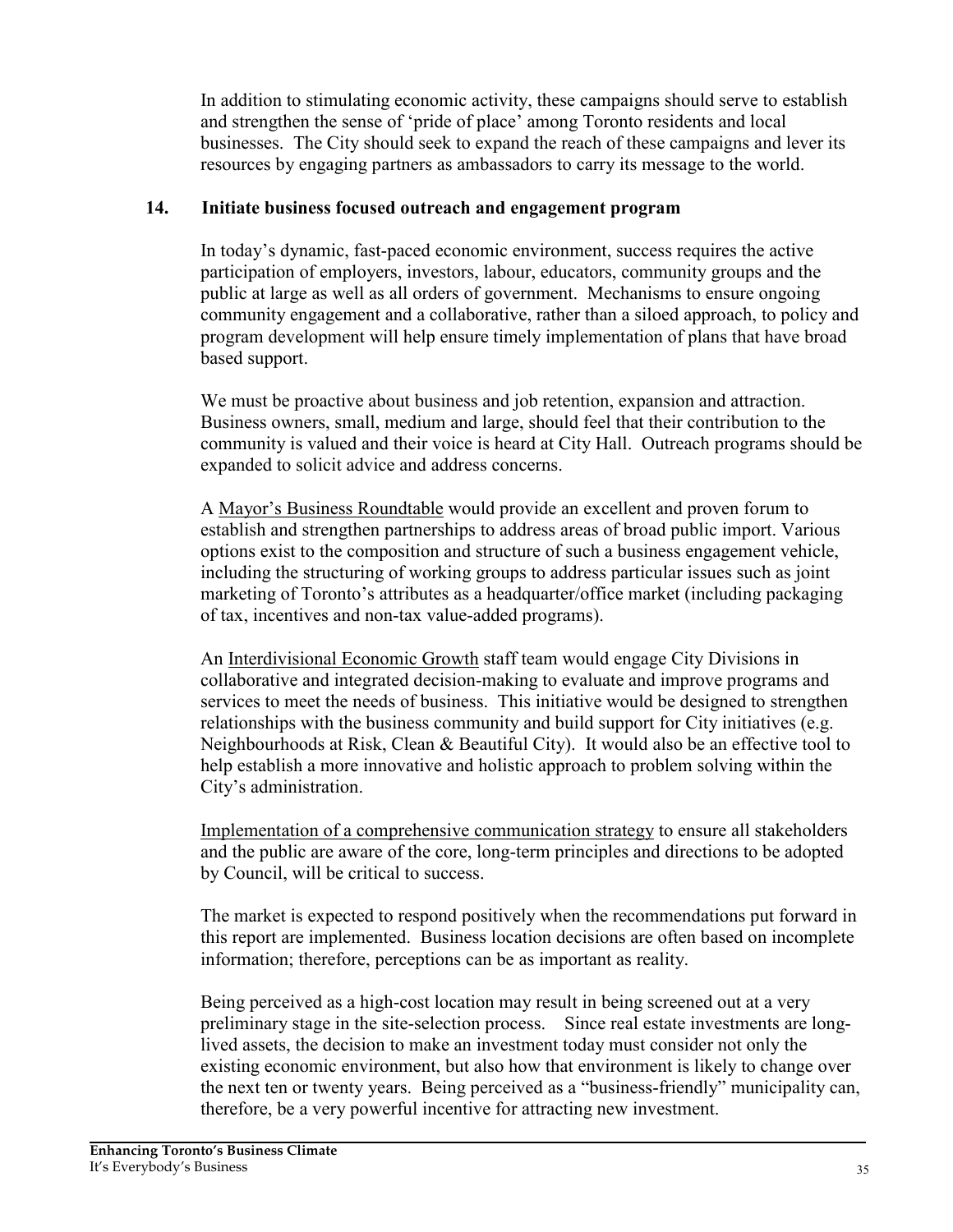The following is the proposed next steps towards the development of longer-term policies for the City of Toronto:

| July 7, 2005            | Policy & Finance Committee<br>Presentation and stakeholder update. |  |  |  |
|-------------------------|--------------------------------------------------------------------|--|--|--|
| $July - September 2005$ | Public meeting and further stakeholder consultation.               |  |  |  |
|                         | Policy & Finance Committee                                         |  |  |  |
| October 2005            | Final report and specific recommendations to                       |  |  |  |
|                         | Council.                                                           |  |  |  |

## Conclusion

Toronto is one of the world's most cost-competitive cities for business. Toronto has lower business costs than most of the European, North American and Asian cities studied in the 2004 Competitive Alternatives report by KPMG.

Toronto is Canada's corporate capital and leading business address, and home to more nationally and internationally top-ranked companies than any other Canadian city. Toronto's highly skilled, educated and multi-lingual workforce provides the knowledge and know-how to keep Toronto businesses at the forefront of their sectors.

As with any city, Toronto must compete for investment and jobs with other large urban areas in North America and increasingly around the world. Toronto also has to remain competitive with other Canadian centres and its own rapidly expanding "905" suburbs. The factors that influence the location decisions of new firms coming into the region or the relocation decisions of existing firms within it are complex and often interrelated.

Economic Development staff have been actively working to implement Toronto's Economic Development Strategy and to assist in Council's Priority Areas, one which is to improve the business climate.

In addition, a City staff team co-ordinated by the Deputy City Manager and Chief Financial Officer, and Corporate Finance, and including representatives from Revenue Services, Economic Development, Planning, and Shelter, Housing and Support, undertook a stakeholder consultation process related to long-term financial strategies.

Together, these have led to the development of an Action Plan which deals with tax policy and associated business competitiveness issues.